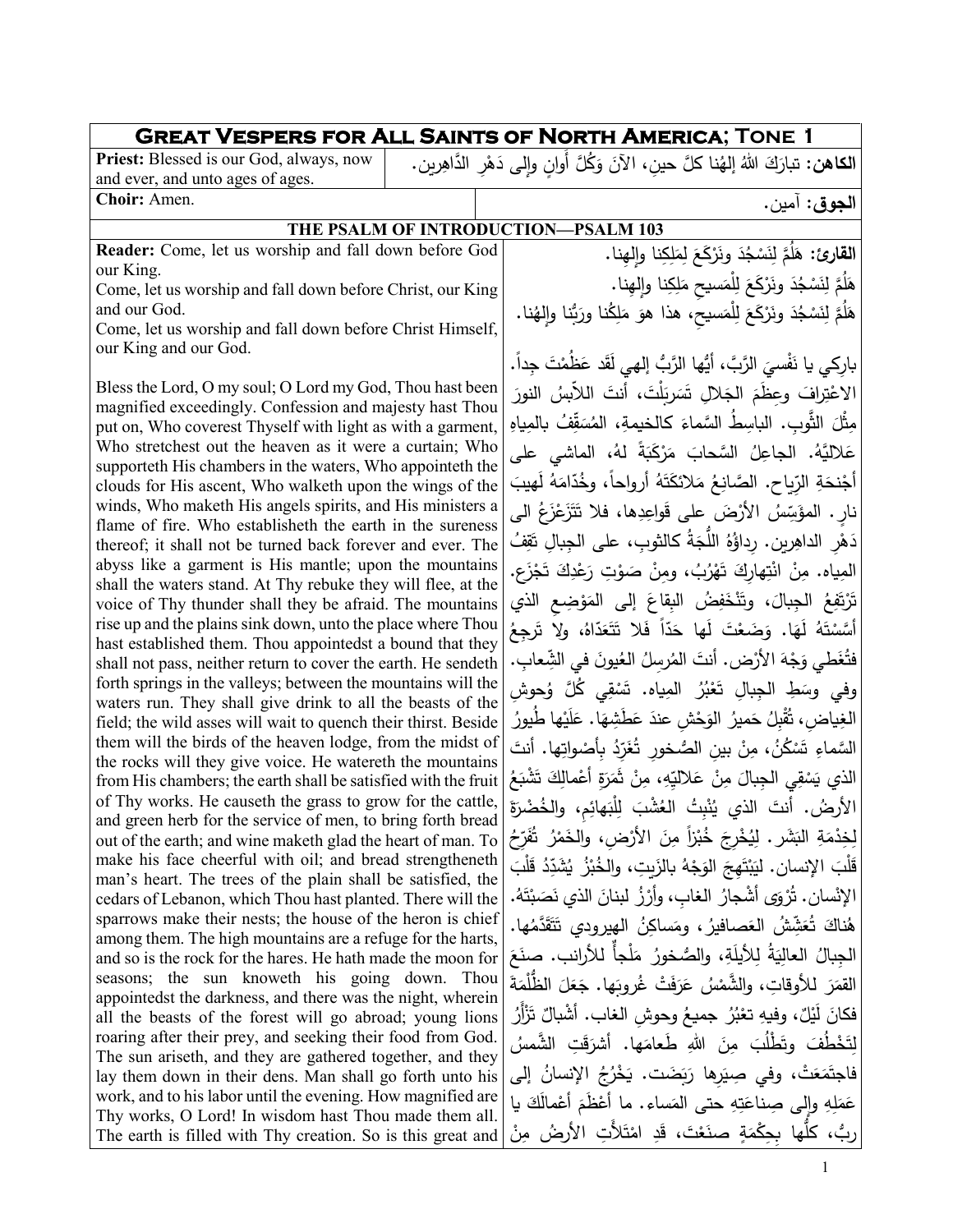| spacious sea, wherein are things creeping innumerable,<br>small living creatures with the great. There go the ships;<br>there this leviathan, whom Thou hast made to play therein.<br>All things wait on Thee, to give them their food in due<br>season; when Thou givest it them, they will gather it. When<br>Thou openest Thy hand, all things shall be filled with<br>goodness; when Thou turnest away Thy face, they shall be<br>troubled. Thou wilt take their spirit, and they shall cease;<br>and unto their dust shall they return. Thou wilt send forth<br>Thy Spirit, and they shall be created; and Thou shalt renew<br>the face of the earth. Let the glory of the Lord be unto the<br>ages; the Lord will rejoice in His works. Who looketh on<br>the earth and maketh it tremble, Who toucheth the<br>mountains and they smoke. I will sing unto the Lord<br>throughout my life, I will chant to my God for as long as I<br>have my being. May my words be sweet unto Him; I will<br>rejoice in the Lord. O that sinners would cease from the<br>earth, and they that work iniquity, that they should be no<br>more. Bless the Lord, O my soul. The sun knoweth his<br>going down. Thou appointedst the darkness, and there was<br>the night. How magnified are Thy works, O Lord! In<br>wisdom hast Thou made them all.<br>Glory to the Father, and to the Son, and to the Holy<br>Spirit; both now and ever, and unto ages of ages. Amen.<br>Alleluia, Alleluia, Alleluia. Glory to Thee, O God. (3x)<br>O our God and our Hope, glory to Thee! | خليقَتِكَ. هذا البَحْرُ الكَبِيرُ الواسِعُ، هناكَ دَبّاباتٌ لا عَدَدَ<br>لَهَا، حَيَواناتٌ صِغَارٌ مَعَ كِبارٍ . هُناكَ تَجْرِي السُّفُنُ، هذا<br>التِّنّينُ الذي خَلَقْتَهُ يَلْعَبُ فيه. وكلَّها إيّاكَ تَتَرَجّى،<br>لِتُعْطِيَها طعامَها في حينِه، وإذا أنتَ أَعْطَيْتَها جِمَعَتْ.<br>تَفْتَحُ    يدَكَ    فَيَمْتَلِئُ    الكُلُّ    خيْراً،    تَصْرفُ     وجهَكَ<br>فَيَضْطَرِبون. تَنْزِعُ أَرواحَهُمْ فَيَفْنَوْنَ، وإِلى تُرابِهِمْ<br>يَرْجِعونَ. تُرْسِلُ روحَكَ فَيُخلَقُونَ، وتُجَدِّدُ وَجْهَ الأرض.<br>لِيَكُنْ مَجْدُ الرَّبِّ إِلَى الدهْرِ ، يَفْرَحُ الرَّبُّ بأعمالِه. الذي<br>يَنْظُرُ إلى الأَرْض فيَجْعَلَها تَرْتَعِدُ، ويَمَسُّ الجبالَ<br>فتُدَخِّنُ. أَسَبِّحُ الرَّبَّ في حَيَاتِي، وأَرَّتِلُ لإلهِي ما دُمْتُ<br>مَوْجوداً . يَلَّذُ لَهُ تَأْمُلِي، وأنا أفرَحُ بالرَّبِّ . لِتَبدِ الخَطأةُ مِنَ<br>الأرض، ولا يبْقُّ فيها الأثَمَة. باركي يا نفسِيَ الرَّبِّ.<br>الشَّمْسُ عَرَفَتْ غُروبَها، جَعَلَ الظُلْمَةَ فكانَ لَيْلٌ. ما<br>أعظَمَ أعمالَكَ يا رِبٌ، كلَّها بحِكْمَةٍ صَنَعْتَ.<br>الْمَجْدُ لِلِأَبِ، والآبنِ، والروح الْقُدْسِ، الآنَ وكُلَّ أُوانِ والِي<br>دَهُرِ الداهِرِينِ. آمينِ.<br>هَلِلوبِيا، هَلِلوبِيا، هَلِلوبِيا، المَجْدُ لَكَ يا الله. (ثلاثا)<br>يا إلهَنا وَرَجاءَنَا لَكَ المَجْد. |
|------------------------------------------------------------------------------------------------------------------------------------------------------------------------------------------------------------------------------------------------------------------------------------------------------------------------------------------------------------------------------------------------------------------------------------------------------------------------------------------------------------------------------------------------------------------------------------------------------------------------------------------------------------------------------------------------------------------------------------------------------------------------------------------------------------------------------------------------------------------------------------------------------------------------------------------------------------------------------------------------------------------------------------------------------------------------------------------------------------------------------------------------------------------------------------------------------------------------------------------------------------------------------------------------------------------------------------------------------------------------------------------------------------------------------------------------------------------------------------------------------------------------------------------------------------------|---------------------------------------------------------------------------------------------------------------------------------------------------------------------------------------------------------------------------------------------------------------------------------------------------------------------------------------------------------------------------------------------------------------------------------------------------------------------------------------------------------------------------------------------------------------------------------------------------------------------------------------------------------------------------------------------------------------------------------------------------------------------------------------------------------------------------------------------------------------------------------------------------------------------------------------------------------------------------------------------------------------------------------------------------------------------------------------------------------------------------------------------------------------------------------------------------------------------------------------------------|
|                                                                                                                                                                                                                                                                                                                                                                                                                                                                                                                                                                                                                                                                                                                                                                                                                                                                                                                                                                                                                                                                                                                                                                                                                                                                                                                                                                                                                                                                                                                                                                  |                                                                                                                                                                                                                                                                                                                                                                                                                                                                                                                                                                                                                                                                                                                                                                                                                                                                                                                                                                                                                                                                                                                                                                                                                                                   |
| THE GREAT LITANY                                                                                                                                                                                                                                                                                                                                                                                                                                                                                                                                                                                                                                                                                                                                                                                                                                                                                                                                                                                                                                                                                                                                                                                                                                                                                                                                                                                                                                                                                                                                                 |                                                                                                                                                                                                                                                                                                                                                                                                                                                                                                                                                                                                                                                                                                                                                                                                                                                                                                                                                                                                                                                                                                                                                                                                                                                   |
| Deacon: In peace, let us pray to the Lord.<br>Choir: Lord, have mercy.                                                                                                                                                                                                                                                                                                                                                                                                                                                                                                                                                                                                                                                                                                                                                                                                                                                                                                                                                                                                                                                                                                                                                                                                                                                                                                                                                                                                                                                                                           | ا <b>لشماس:</b> بِسَلام إلى الرَّبِّ نَطْلُب.                                                                                                                                                                                                                                                                                                                                                                                                                                                                                                                                                                                                                                                                                                                                                                                                                                                                                                                                                                                                                                                                                                                                                                                                     |
|                                                                                                                                                                                                                                                                                                                                                                                                                                                                                                                                                                                                                                                                                                                                                                                                                                                                                                                                                                                                                                                                                                                                                                                                                                                                                                                                                                                                                                                                                                                                                                  | ا <b>لجوقة</b> : يا رَبُّ ارْحَم.                                                                                                                                                                                                                                                                                                                                                                                                                                                                                                                                                                                                                                                                                                                                                                                                                                                                                                                                                                                                                                                                                                                                                                                                                 |
| <b>Deacon:</b> For the peace from above<br>and the salvation of our souls, let us<br>pray to the Lord.                                                                                                                                                                                                                                                                                                                                                                                                                                                                                                                                                                                                                                                                                                                                                                                                                                                                                                                                                                                                                                                                                                                                                                                                                                                                                                                                                                                                                                                           | <b>الشماس:</b> مِنْ أَجْلِ السَّلامِ الذي مِنَ العُلمي وخَلاصِ نُفوسِنا، إلىي الرَّبِّ نَطْلُب.                                                                                                                                                                                                                                                                                                                                                                                                                                                                                                                                                                                                                                                                                                                                                                                                                                                                                                                                                                                                                                                                                                                                                   |
| Choir: Lord, have mercy.                                                                                                                                                                                                                                                                                                                                                                                                                                                                                                                                                                                                                                                                                                                                                                                                                                                                                                                                                                                                                                                                                                                                                                                                                                                                                                                                                                                                                                                                                                                                         | <b>الجوقة</b> : يا رَبُّ ارْحَم.                                                                                                                                                                                                                                                                                                                                                                                                                                                                                                                                                                                                                                                                                                                                                                                                                                                                                                                                                                                                                                                                                                                                                                                                                  |
| <b>Deacon:</b> For the peace of the whole world, the good<br>estate of the Holy Churches of God, and the union of                                                                                                                                                                                                                                                                                                                                                                                                                                                                                                                                                                                                                                                                                                                                                                                                                                                                                                                                                                                                                                                                                                                                                                                                                                                                                                                                                                                                                                                | <b>الشماس:</b> مِنْ أَجْلِ سَلام كُلِّ العالَم وحُسْنِ شَاتِ كنائِسِ اللهِ                                                                                                                                                                                                                                                                                                                                                                                                                                                                                                                                                                                                                                                                                                                                                                                                                                                                                                                                                                                                                                                                                                                                                                        |
| all, let us pray to the Lord.                                                                                                                                                                                                                                                                                                                                                                                                                                                                                                                                                                                                                                                                                                                                                                                                                                                                                                                                                                                                                                                                                                                                                                                                                                                                                                                                                                                                                                                                                                                                    | المُقَدَّسَةِ، واتِّحادِ الكُلِّ، إلى الرَّبِّ نَطلُب.                                                                                                                                                                                                                                                                                                                                                                                                                                                                                                                                                                                                                                                                                                                                                                                                                                                                                                                                                                                                                                                                                                                                                                                            |
| Choir: Lord, have mercy.                                                                                                                                                                                                                                                                                                                                                                                                                                                                                                                                                                                                                                                                                                                                                                                                                                                                                                                                                                                                                                                                                                                                                                                                                                                                                                                                                                                                                                                                                                                                         | ا <b>لجوقة:</b> يا رَبُّ ارْحَم.                                                                                                                                                                                                                                                                                                                                                                                                                                                                                                                                                                                                                                                                                                                                                                                                                                                                                                                                                                                                                                                                                                                                                                                                                  |
| <b>Deacon:</b> For this Holy House and those who with<br>faith, reverence, and fear of God, enter therein, let us                                                                                                                                                                                                                                                                                                                                                                                                                                                                                                                                                                                                                                                                                                                                                                                                                                                                                                                                                                                                                                                                                                                                                                                                                                                                                                                                                                                                                                                | ا <b>لشماس:</b> مِنْ أَجْلِ هذا النَيْتِ المُقَدَّس، والذينَ يَدْخُلُونَ إليهِ                                                                                                                                                                                                                                                                                                                                                                                                                                                                                                                                                                                                                                                                                                                                                                                                                                                                                                                                                                                                                                                                                                                                                                    |
| pray to the Lord.                                                                                                                                                                                                                                                                                                                                                                                                                                                                                                                                                                                                                                                                                                                                                                                                                                                                                                                                                                                                                                                                                                                                                                                                                                                                                                                                                                                                                                                                                                                                                | بإيمانِ وَوَرَعٍ وَخَوفِ اللهِ، إلى الرَّبِّ نَطْلُبٍ.                                                                                                                                                                                                                                                                                                                                                                                                                                                                                                                                                                                                                                                                                                                                                                                                                                                                                                                                                                                                                                                                                                                                                                                            |
| Choir: Lord, have mercy.                                                                                                                                                                                                                                                                                                                                                                                                                                                                                                                                                                                                                                                                                                                                                                                                                                                                                                                                                                                                                                                                                                                                                                                                                                                                                                                                                                                                                                                                                                                                         | ا <b>لجوقة:</b> يا رَبُّ ارْحَم.                                                                                                                                                                                                                                                                                                                                                                                                                                                                                                                                                                                                                                                                                                                                                                                                                                                                                                                                                                                                                                                                                                                                                                                                                  |
| Deacon: For our father and Metropolitan N., (our                                                                                                                                                                                                                                                                                                                                                                                                                                                                                                                                                                                                                                                                                                                                                                                                                                                                                                                                                                                                                                                                                                                                                                                                                                                                                                                                                                                                                                                                                                                 | ا <b>لشماس</b> : مِنْ أَجْلِ أبينا ومِتروبوليتِنا (فلان) وأسقَفِنا (فلان)                                                                                                                                                                                                                                                                                                                                                                                                                                                                                                                                                                                                                                                                                                                                                                                                                                                                                                                                                                                                                                                                                                                                                                         |
| Archbishop N. or Bishop N.), the honorable<br>presbytery, the diaconate in Christ, and all the clergy                                                                                                                                                                                                                                                                                                                                                                                                                                                                                                                                                                                                                                                                                                                                                                                                                                                                                                                                                                                                                                                                                                                                                                                                                                                                                                                                                                                                                                                            | والكَهَنَةِ الْمُكَرَّمينَ والشَمامسةِ الخُدَّام بالمَسيح، وجميع                                                                                                                                                                                                                                                                                                                                                                                                                                                                                                                                                                                                                                                                                                                                                                                                                                                                                                                                                                                                                                                                                                                                                                                  |
| and people, let us pray to the Lord.                                                                                                                                                                                                                                                                                                                                                                                                                                                                                                                                                                                                                                                                                                                                                                                                                                                                                                                                                                                                                                                                                                                                                                                                                                                                                                                                                                                                                                                                                                                             | الإكليروس والشَّعْبِ، إلى الرَّبِّ نَطْلُبٍ.                                                                                                                                                                                                                                                                                                                                                                                                                                                                                                                                                                                                                                                                                                                                                                                                                                                                                                                                                                                                                                                                                                                                                                                                      |
| Choir: Lord, have mercy.                                                                                                                                                                                                                                                                                                                                                                                                                                                                                                                                                                                                                                                                                                                                                                                                                                                                                                                                                                                                                                                                                                                                                                                                                                                                                                                                                                                                                                                                                                                                         | ا <b>لجوقة:</b> يا رَبُّ ارْحَم.                                                                                                                                                                                                                                                                                                                                                                                                                                                                                                                                                                                                                                                                                                                                                                                                                                                                                                                                                                                                                                                                                                                                                                                                                  |
|                                                                                                                                                                                                                                                                                                                                                                                                                                                                                                                                                                                                                                                                                                                                                                                                                                                                                                                                                                                                                                                                                                                                                                                                                                                                                                                                                                                                                                                                                                                                                                  |                                                                                                                                                                                                                                                                                                                                                                                                                                                                                                                                                                                                                                                                                                                                                                                                                                                                                                                                                                                                                                                                                                                                                                                                                                                   |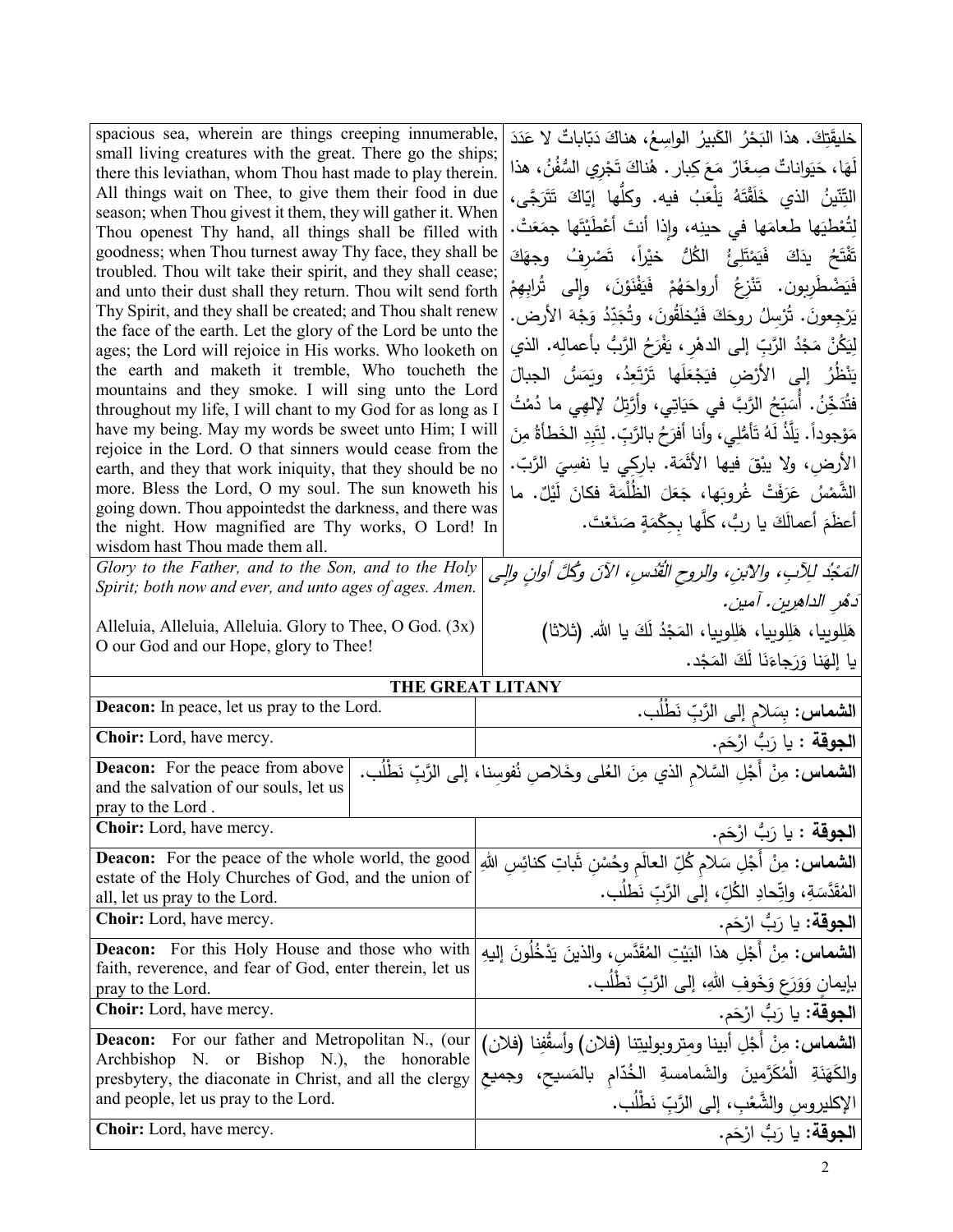| Deacon: For Metropolitan Paul and Archbishop                                                                                                    | الشماس: مِنْ أجلِ المِتْروبوليتِ بولُسَ والمِطْرانِ يوحَنا وفَكِّ                                       |  |
|-------------------------------------------------------------------------------------------------------------------------------------------------|---------------------------------------------------------------------------------------------------------|--|
| John and their quick release from captivity and safe<br>return, let us pray to the Lord.                                                        | أسْرِهما وعَوْدَتِهما سالِمَيْن، إلى الرَّبّ نَطْلُب.                                                   |  |
| Choir: Lord, have mercy.                                                                                                                        | ا <b>لجوقة:</b> يا رَبُّ ارْحَم.                                                                        |  |
| For our country, its President, civil<br>Deacon:                                                                                                | <b>(في أمريكا) الشمَّاس:</b> مِنْ أَجْلِ حُكّام هَذا النِّلَدِ، ومُؤازَرَتِهِمْ                         |  |
| authorities, and Armed Forces, let us pray to the Lord.                                                                                         | في كُلِّ عَمَلٍ صالِحٍ، إلى الرَّبِّ نَطْلُبٍ.                                                          |  |
| Choir: Lord, have mercy.                                                                                                                        | ا <b>لجوق</b> : يا رَبُّ ارْحَم.                                                                        |  |
| <b>Deacon:</b> For this city and every city and countryside                                                                                     | <b>الشماس:</b> مِنْ أَجْلِ هذهِ المَدينةِ، وجَميع المُدُنِ والقُرى                                      |  |
| and the faithful who dwell therein, let us pray to the<br>Lord.                                                                                 | والمؤْمِنينَ الساكِنينَ فِيها، إلى الرَّبِّ نَطْلُب.                                                    |  |
| Choir: Lord, have mercy.                                                                                                                        | ا <b>لجوقة:</b> يا رَبُّ ارْحَم.                                                                        |  |
| Deacon: For healthful seasons, abundance of the fruits                                                                                          | <b>الشماس:</b> مِنْ أَجْلِ اعْتِدالِ الأهْوِيَةِ وخِصْبِ الأَرْضِ بالثِمارِ ،                           |  |
| of the earth, and peaceful times, let us pray to the Lord.                                                                                      | وأَوْقَاتٍ سلاميَّةٍ، إِلَى الرَّبِّ نَطْلُب.                                                           |  |
| Choir: Lord, have mercy.                                                                                                                        | ا <b>لجوقة:</b> يا رَبُّ ارْحَم.                                                                        |  |
| <b>Deacon:</b> For travelers by sea, by land, and by                                                                                            | <b>الشماس:</b> مِنْ أَجْلِ المُسافرينَ في النَحْرِ والنَرِّ والجوِّ، والمَرْضى                          |  |
| air, the sick, the suffering, the captive, and for<br>their salvation, let us pray to the Lord.                                                 | والمَضْنِيينَ، والأَسْرَى وخَلاصِهِمْ، إلى الرَّبِّ نَطْلُب.                                            |  |
| Choir: Lord, have mercy.                                                                                                                        | ا <b>لجوقة:</b> يا رَبُّ ارْحَم.                                                                        |  |
| Deacon: For our deliverance from all tribulation,                                                                                               | <b>الشماس:</b> مِنْ أَجْلِ نَجاتِنا مِنْ كُلِّ ضيقِ وَغَضَبٍ وخَطَرِ                                    |  |
| wrath, danger, and necessity, let us pray to the Lord.                                                                                          | وَشِدَةٍ، إلى الرَّبِّ نَطْلُب.                                                                         |  |
| Choir: Lord, have mercy.                                                                                                                        | ا <b>لجوقة:</b> يا رَبُّ ارْحَم.                                                                        |  |
| Deacon: Help us; save us; have mercy on us, and keep<br>us, O God, by Thy grace.                                                                | ا <b>لشماس:</b> أَعْضُدْ وَخَلِّصْ وارْحَمْ واحفَظْنا يا اللهُ بِنِعْمَتِكَ.                            |  |
| Choir: Lord, have mercy.                                                                                                                        | ا <b>لجوقة:</b> يا رَبُّ ارْحَم.                                                                        |  |
| الشماس: بعدَ ذِكْرِنا الكلِّيَةَ القَداسَةِ الطَّاهِرَةَ، الفائِقَةَ الْبَرَكَاتِ،<br><b>Deacon:</b> Calling to remembrance our all-holy,       |                                                                                                         |  |
| immaculate, most blessed and glorious Lady the<br>Theotokos and ever-Virgin Mary, with all the                                                  | المَجيدةَ، سيِّدَتَنا والِدةَ الإِلهِ الدائِمَةَ البَتوليَّةِ مَرْيَمَ، مَعَ جَميع                      |  |
| Saints, let us commend ourselves and each other,                                                                                                | القدِّيسين، لِنوْدِعْ أَنفُسَنا وبَعْضُنا بَعْضاً وَكُلَّ حَياتِنا لِلْمَسيحِ الإله.                    |  |
| and all our life unto Christ our God.<br>Choir: To Thee, O Lord.                                                                                |                                                                                                         |  |
|                                                                                                                                                 | ا <b>لجوقة:</b> لَكَ يا رَبّ.                                                                           |  |
| Priest: For unto Thee are due all glory, honor, and<br>worship: to the Father, and to the Son, and to the                                       | ا <b>لكاهن:</b> لأنَّهُ يَنْبَغي لَكَ كُلُّ تَمْجِيدِ وإِكْرامِ وسُجودٍ، أيها الآبُ                     |  |
| Holy Spirit; now and ever, and unto ages of ages.                                                                                               |                                                                                                         |  |
| Choir: Amen.                                                                                                                                    | والابنُ والروحُ القدُسُ، الآنَ وكلَّ أوانٍ، وإِلـ <sub>ى</sub> دهرِ الداهرين.<br>ا <b>لجوقة</b> : آمين. |  |
| "BLESSED IS THE MAN" and verses                                                                                                                 |                                                                                                         |  |
| Blessed is the man who walks not in the counsel of the wicked.<br>Verse:                                                                        |                                                                                                         |  |
| Refrain: Alleluia. Alleluia. Alleluia.<br>For the Lord knows the way of the righteous, but the way of the wicked will perish. Refrain<br>Verse: |                                                                                                         |  |
| Serve the Lord in fear and rejoice; rejoice in Him with trembling. Refrain<br>Verse:                                                            |                                                                                                         |  |
| Blessed are all who take refuge in Him. Refrain<br>Verse:                                                                                       |                                                                                                         |  |
| Arise, arise, O Lord. Save me O my God. Refrain<br>Verse:                                                                                       |                                                                                                         |  |
| Salvation belongs to the Lord. Thy blessing be upon Thy people. Refrain<br>Verse:                                                               |                                                                                                         |  |
| Verse:<br>Amen. Alleluia. Alleluia. Alleluia. Glory to Thee O God (3 times).                                                                    | Glory to the Father and to the Son and to the Holy Spirit, both now and ever and unto ages of ages.     |  |
|                                                                                                                                                 | 3                                                                                                       |  |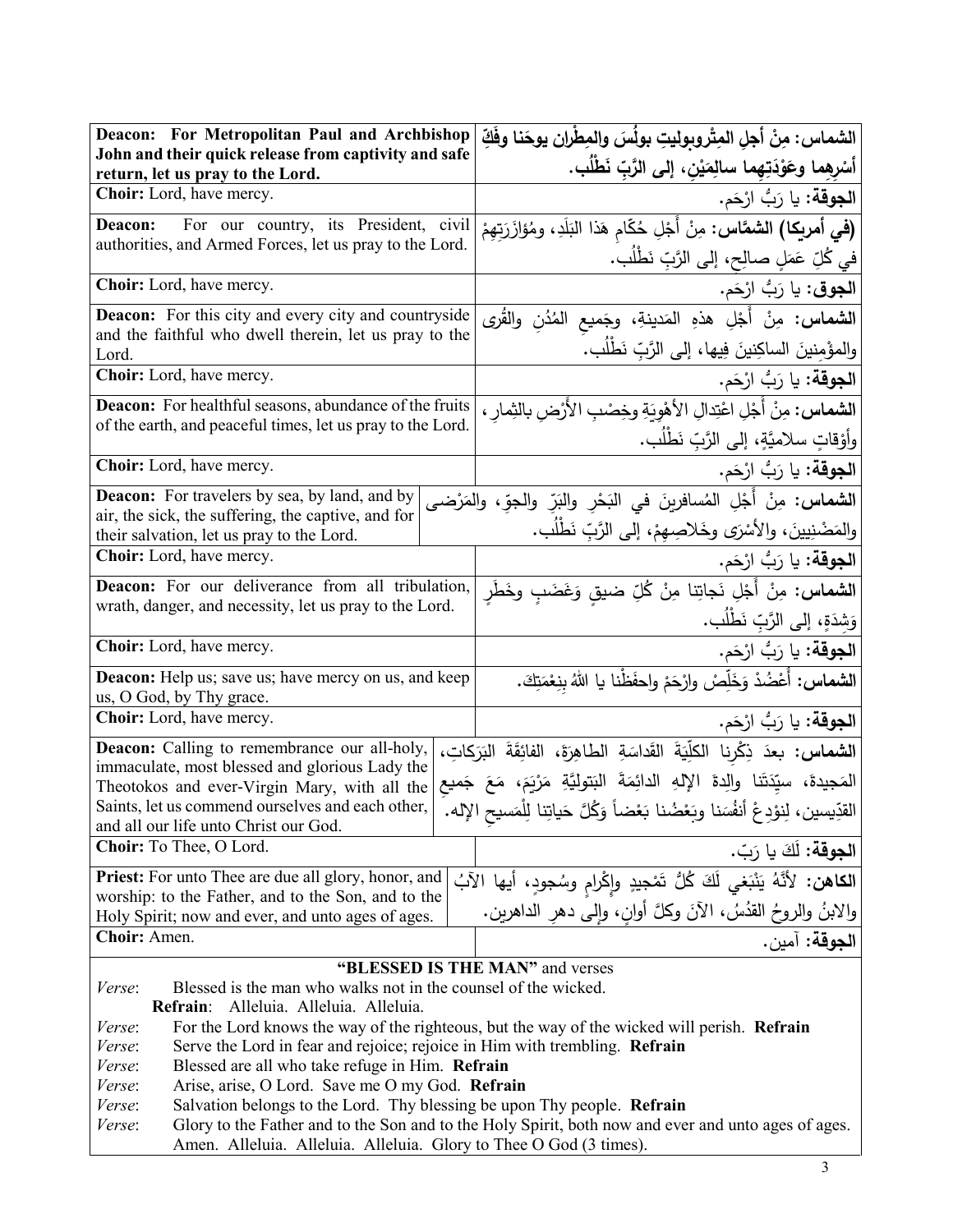| THE LITTLE LITANY                                                                                                                                                                                                            |                                                                                                                                                                                                 |  |
|------------------------------------------------------------------------------------------------------------------------------------------------------------------------------------------------------------------------------|-------------------------------------------------------------------------------------------------------------------------------------------------------------------------------------------------|--|
| Priest: Again and again, in peace, let us pray to the<br>Lord.                                                                                                                                                               | ا <b>لكاهن:</b> أيْضاً وأيْضاً بِسَلامِ إلى الرَّبِّ نَطْلُب.                                                                                                                                   |  |
| <b>Choir:</b> Lord, have mercy.                                                                                                                                                                                              | ا <b>لجوق</b> : يا ربُّ ارْحَمْ.                                                                                                                                                                |  |
| Priest: Help us; save us; have mercy on us; and keep<br>us, O God, by Thy grace.                                                                                                                                             | ا <b>لكاهن:</b> أعْضُدْ، وَخَلِّصْ، وارْحَمْ، واحفَظْنا يا اللهُ بنِعْمَتِكَ.                                                                                                                   |  |
| <b>Choir:</b> Lord, have mercy.                                                                                                                                                                                              | ا <b>لجوق</b> : يا ربُ ارْحَمْ.                                                                                                                                                                 |  |
| <b>Priest:</b> Calling to remembrance our all-holy,                                                                                                                                                                          | <b>الكاهن: بع</b> دَ ذِكْرِنا الكُلِّيَّةَ القَداسَةِ، الطاهِرَةَ، الفائِقَةَ البَرَكاتِ                                                                                                        |  |
| immaculate, most-blessed and glorious Lady the<br>Theotokos and ever-virgin Mary, with all the saints: let<br>us commend ourselves and each other, and all our life<br>unto Christ our God.                                  | المَجيدة، سيِّدَتَنا والِدَةَ الإِلهِ الدائِمَةَ البَتولِيَّةِ مَرْيَمَ مَعَ جميع<br>القدِّيسين، لِنُوْدِعْ أَنْفُسَنا وبَعْضُنا بَعْضاً وَكُلَّ حَياتِنا لِلْمَسيحِ الإله.                     |  |
| Choir: To Thee, O Lord.                                                                                                                                                                                                      | ا <b>لجوق:</b> لكَ يا ربّ.                                                                                                                                                                      |  |
| Priest: For Thine is the might, and Thine is the<br>kingdom, and the power and the glory of the Father and<br>of the Son and of the Holy Spirit, now and ever, and<br>unto ages of ages.                                     | الكاهن: لأنَّ لكَ العِزَّةَ ولكَ المُلْكَ والقُوَّةَ والمَجْدَ أيُّها الآبُ والإبنُ<br>والروحُ القُدُسُ، الآنَ وكُلَّ أوانِ وإلى دَهْرِ الدَّاهِرِينِ.<br>ا <b>لجوق</b> : آمين.                 |  |
| Choir: Amen.                                                                                                                                                                                                                 |                                                                                                                                                                                                 |  |
|                                                                                                                                                                                                                              | "O LORD, I HAVE CRIED" IN TONE ONE                                                                                                                                                              |  |
| Choir: O Lord, I have cried out unto Thee, hear Thou<br>me; hear Thou me, O Lord. O Lord, I have cried out unto<br>Thee, hear Thou me. Give ear to the voice of my<br>supplication when I cry out unto Thee: hear Thou me, O | ا <b>لجوق:</b> يا ربِّي إليكَ صَرَخْتُ، فاسْتَمِعْ لي، اسْتَمِعْ لي يا<br>ربّ. يا ربّي إليْكَ صَرَخْتُ فاسْتَمِعْ لي، أنْصِتْ إلى صوتِ<br>تَضَرُّعي حينَ أَصْرُخُ إِليكَ، اسْتَمِعْ لي يا رَبّ. |  |
| Lord.                                                                                                                                                                                                                        |                                                                                                                                                                                                 |  |
| Choir: Let my prayer be set forth before Thee as the<br>incense, and the lifting up of my hands as the evening<br>sacrifice; hear Thou me, O Lord.                                                                           | ا <b>لجوق</b> : لِتَسْتَقِمْ صَلاتي كالبَخور أمامَكَ، ولْيَكُنْ رَفْعُ يَدَيَّ<br>كَذَبِيحَةٍ مَسائيَّةٍ، اسْتَمِعْ لَى يا رَبّ.                                                                |  |
| Set a watch, O Lord, before my mouth, and a protecting<br>door round about my lips.                                                                                                                                          | اجْعَلْ يا رَبُّ حارساً لِفَمي وبِاباً حَصيناً على شَفَتَيّ.                                                                                                                                    |  |
| Incline not my heart to evil words, to make excuses in sins.                                                                                                                                                                 | لا تُمِلْ قَلْبِي إِلِي كَلامِ الشرِّ فَيَتَعَلَّلَ بِعِلَلِ الخطايا.                                                                                                                           |  |
| With men that work iniquity; and I will not<br>communicate with the choicest of them.                                                                                                                                        | مَعَ النَّاسِ الْعَامِلِينَ الإِثْمَ وَلَا أَتَّفِقُ مَعَ مُخْتَارِيهِم.                                                                                                                        |  |
| The just man shall correct me in mercy and shall<br>reprove me; but let not the oil of the sinner anoint my<br>head.                                                                                                         | سَيؤَدِّبُني الصدِّيقُ بِرَحْمَةٍ ويوَبِّخُني، أَمّا زيتُ الخاطِئ فَلا<br>يُدْهَنُ به راِسي.                                                                                                    |  |
| For my prayer also shall still be against the things with<br>which they are well pleased; their judges falling upon<br>the rock have been swallowed up.                                                                      | لأَنَّ صَلاتي أَيْضاً في مَسَرَّتهمْ، قَد ابْتُلْعَتْ قُضاتُهُمْ<br>مُلتَصِقينَ بِصَخْرَةٍ.                                                                                                     |  |
| They shall hear my words, for they are sweet; as when                                                                                                                                                                        | يَسْمَعونَ كَلِماتي فإنّها قَدِ اسْتُلِذّتْ مِثْلَ سَمْنِ الأَرْضِ المُنْشَقّ                                                                                                                   |  |
| the thickness of the earth is broken upon the ground,<br>their bones are scattered by the side of hell.                                                                                                                      | على الأرْض تَبَدَّدَتْ عِظامُهُمْ حَوْلَ الْجَحيم.                                                                                                                                              |  |
| But to Thee, O Lord, Lord, are mine eyes; in Thee<br>have I put my trust, take not away my soul.                                                                                                                             | لأَنَّ يا ربُّ، يا ربُّ إليكَ عَيْنَيَّ وعَلَيْكَ تَوَكَّلْتُ فَلا تَنْزع نَفسى.                                                                                                                |  |
| Keep me from the snare which they have laid for me,<br>and the traps of the workers of iniquity.                                                                                                                             | احْفَظْنِي مِنَ الفَخِّ الذي نَصَبوهُ لي ومِنْ مَعاثِرِ فاعِلي الاثْمِ.                                                                                                                         |  |
| Let the wicked fall into their own nets, whilst<br>I alone escape.                                                                                                                                                           | تَسْقُطُ الخَطَأَةُ في مَصائِدِهِمْ، وأكونُ أنا على انْفِرادٍ إلى أنْ أَعْبُرَ .                                                                                                                |  |
| I cried unto the Lord with my voice, with my voice<br>unto the Lord, did I make my supplication.                                                                                                                             | بِصَوْتِي إِلَى الرَّبِّ صَرَخْتُ، بِصَوْتِي إِلَى الرَّبِّ تَضَرَّعْتُ.                                                                                                                        |  |
|                                                                                                                                                                                                                              | 4                                                                                                                                                                                               |  |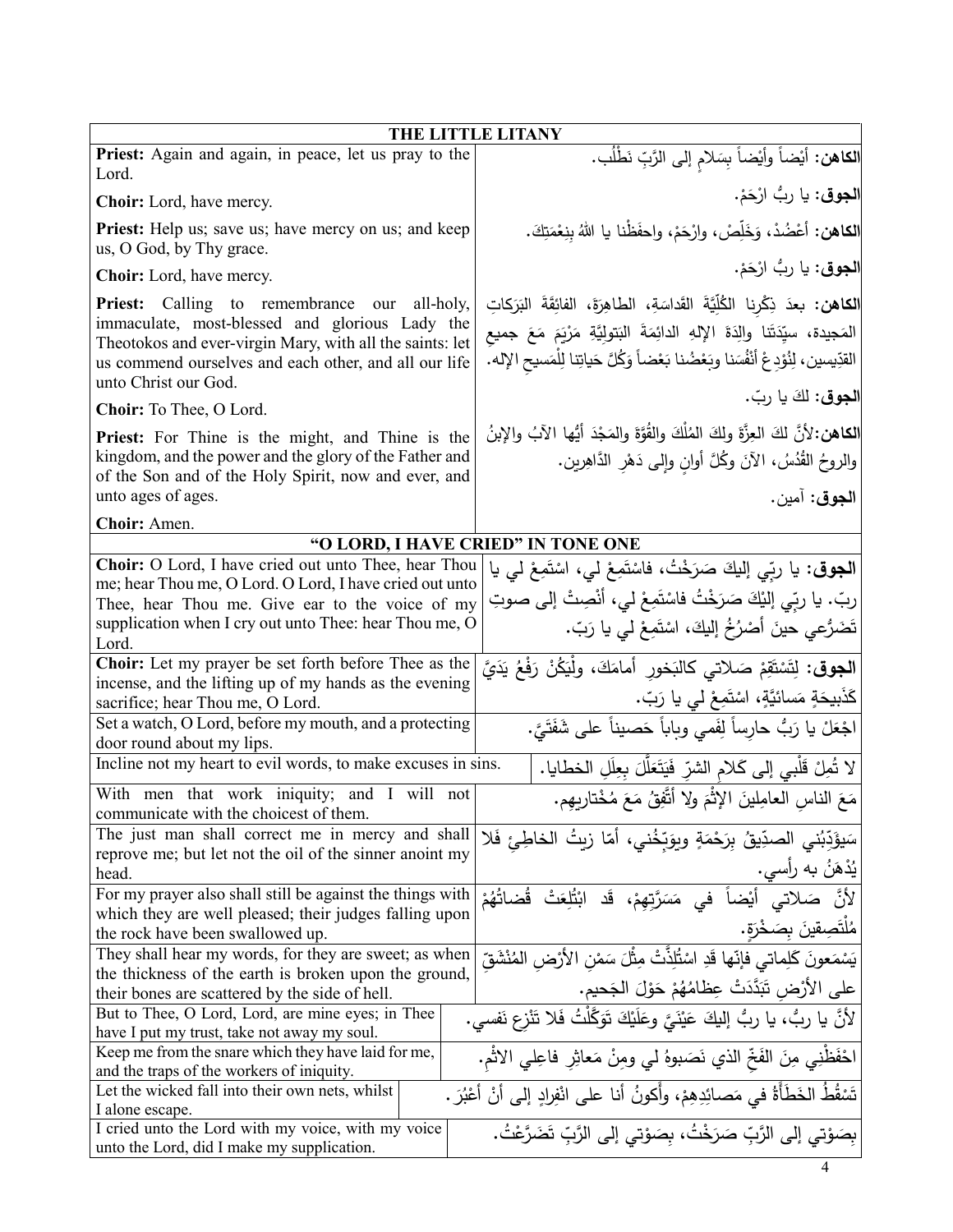| I will pour out before Him my supplication, mine<br>affliction before Him will I declare.                                   | أَسْكُبُ أَمامَهُ تَضَرُّعي وأَحْزاني قُدّامَهُ أَخَبِّر.                                                                                             |  |
|-----------------------------------------------------------------------------------------------------------------------------|-------------------------------------------------------------------------------------------------------------------------------------------------------|--|
| When my spirit was fainting within me, then Thou knewest my paths.<br>عِنْدَ فَناءِ روحيٍّ مِنّي، أَنْتَ تَعْرِفُ سُبُلِي.  |                                                                                                                                                       |  |
| In this way wherein I have walked they hid for me a snare.                                                                  | في هذا الطريقِ التي كُنْتُ أَسْلُكُ فيها، أَخْفَوا ليَ فخاً.                                                                                          |  |
| I looked on my right hand, and beheld, but there was<br>no man that would know me.                                          | تأمَّلْتُ في المَيامِن وأَبْصَرْتُ فلَمْ يَكُنْ مَنْ يَعْرِفُني.                                                                                      |  |
| Refuge failed me; no one cared for my soul.                                                                                 | ضاعَ المَهْرَبُ مِنِّي، ولَمْ يُوجَد مَنْ يَطْلُبُ نَفْسى.                                                                                            |  |
| I cried unto Thee, O Lord; I said: Thou art my                                                                              | فَصَرَخْتُ إليكَ، يا ربُّ، وقُلْتُ: أنتَ هوَ رَجائي، ونَصيبي في أرْضِ                                                                                 |  |
| refuge and my portion in the land of the living.                                                                            | الأخياء.                                                                                                                                              |  |
| Attend unto my cry, for I am brought very low.                                                                              | أَنْصِتْ إلى طِلْبَتي، فإنِّي قَدْ تَذَلَّلْتُ جداً.                                                                                                  |  |
| Deliver me from my persecutors, for they are stronger than I.                                                               | نَجِّني مِنَ الذينَ يَضْطَهِدونَني، فإنَّهُمْ قَدِ اعْتَزُّوا عليَّ.                                                                                  |  |
|                                                                                                                             | For the Resurrection in Tone One                                                                                                                      |  |
| Verse 10. Bring my soul out of prison, that I may praise                                                                    |                                                                                                                                                       |  |
| Thy Name. Accept our evening prayers, O Holy Lord.                                                                          | 10 أُخْرِج م <i>ِنَ ال</i> َحْب <i>سِ نَفْسي، لكِّي أَشْكُرَ اسْمَكَ.</i> أَيُّها  الرَّبُّ                                                           |  |
| Grant us forgiveness of our sins; for Thou alone hast<br>made manifest the Resurrection unto the world.                     | القُدّوسُ، تَقَبَّلْ صَلَواتِنا المَسَائِيَّةَ، وامْنَحْنا غُفْرانَ الخَطايا،                                                                         |  |
| Verse 9. The righteous shall wait for me until Thou                                                                         | لأَنَّكَ أَنتَ وحْذَكَ الذي أظْهَرَ القِيامَةَ في العالَم.                                                                                            |  |
| recompense me. Encompass Zion, O ye people, and                                                                             | 9. إيايَّ يَنْتَظِّرُ الصِدِّبِقِونَ حَتَّى تَجازِيَنِي. أَيُّها الشُّعوبُ                                                                            |  |
| surround it; give ye glory therein to Him Who arose from<br>the dead; for He is our God Who hath delivered us from          | احْتاطُوا بِصِهْيَوْنَ واكْتَنِفُوهَا، وأعْطُوا مجْداً فيها لِلْناهِض مِنْ                                                                            |  |
| our transgressions.                                                                                                         | بَيْنِ الأَمواتِ، لأَنَّهُ إِلَهُنا الَّذي أَنْقَذَنا مِنْ آثامِنا.                                                                                   |  |
| Verse 8. Out of the depths have I cried to Thee, O Lord,<br>Lord hear my voice. O come, ye people, let us praise            | 8. منَ الأعْماقِ صَرَخْتُ إليكَ يا رَبُّ، يا رَبُّ اسْتَمِعْ لِصَوْتِي.                                                                               |  |
| Christ and bow down before Him, glorifying His                                                                              | هلَمّوا أَيُّها الشُّعوبُ لِنُسَبِّحْ ونَسجُدْ لِلْمَسيح، مُمَجِّدينَ قِيامَتَهُ                                                                      |  |
| Resurrection from the dead; for He is our God Who<br>hath delivered the world from the wiles of the enemy.                  | مِنْ بَيْنِ الأَمْواتِ، لأنَّهُ إِلَهُنا الَّذي أنقَذَ العالَمَ مِنْ ضَلالَةِ العَدُوِّ .                                                             |  |
| <b>Verse 7.</b> Let Thine ears be attentive to the voice of my                                                              | 7 . لَتَكُنْ أَذْناكَ مُصْغَيِّتَيْنِ إِلَى صَوْتِ تَضَرَّعِي. ۖ إِبْتَهِجِي أَيَّتُها                                                                |  |
| supplication. Rejoice, O ye heavens; sound the<br>trumpets, ye foundations of the earth; thunder forth                      | السَّماواتُ، بَوِّقِي يا أساساتِ الأرْضِ، واهْتِفي أَيَّتُها الْجِبَالُ                                                                               |  |
| gladness, O ye mountains; for behold, Emmanuel hath<br>nailed to the Cross our sins; and the Giver of Life hath             | بالفَرَحِ، لأَنَّهُ هُوَذَا عِمَّانُوئيلُ قَدْ سَمَّرَ خَطَايانا بِصَليبِهِ، والمانِحُ                                                                |  |
| slain death, raising up Adam; for He is the Lover of                                                                        | الحياةَ أمَاتَ المؤتَ، مُنْهضاً آدَمَ، بما أنَّهُ مُحِبٍّ لِلْبَشَرِ .                                                                                |  |
| mankind.<br>Verse 6. If Thou, O Lord, shouldst mark iniquities, O                                                           |                                                                                                                                                       |  |
| Lord, who shall stand? For with Thee there is                                                                               | ِ 6. إن كُنتَ للآثام راصداً يا رَبُ، يا ربُ من بَثْبُتْ، فإنَّهُ                                                                                      |  |
| <i>forgiveness.</i> He Who was willingly crucified in the flesh<br>for our sake; Who didst suffer and was buried, and arose | <i>من</i> ع <i>ِندلِكَ هو الاغتفار.</i> لمُسَبِّح الذي صُلِبَ بِالجَسَدِ<br>طَوْعاً مِنْ أَجلِنا، وَتَأَلَّمَ، وَقُبِرَ، وَقامَ مِن بَينِ الأَمْواتِ، |  |
| again from the dead: let us praise, saying, O Christ:                                                                       | قَائِلِينَ: أَيُّها الْمَسيحُ، ثَبِّتْ كَنيسَتَكَ في الرَّأْيِ الْمُسْتَقيم،                                                                          |  |
| confirm Thy Church in Orthodoxy, and make peaceful<br>our lives; for Thou art good and the Lover of mankind.                | وَسَلِّمْ حَيَاتَنا، بمَا أَنَّكَ صَالِحٌ، وَمُحِبٌّ لِلبَشَرِ .                                                                                      |  |
| <b>Verse 5.</b> Because of Thy Name have I waited for                                                                       | 5. مِنْ أَجْلِ اسْمِكَ صَبَرْتُ لَكَ يا رِبُ، صَبَرَتْ نفسى في                                                                                        |  |
| Thee, O Lord; my soul hath waited upon Thy word,                                                                            | <i>أقوالكَ، تَوكَّلْتُ نَفْسي على الرَّبّ.</i> لِنَقِفْ، نَحنُ غَيرَ                                                                                  |  |
| my soul hath hoped in the Lord. Standing before Thy<br>life-giving tomb, we, though unworthy, offer glory                   | المُستَحِقِّينَ، لَدَى قَبرِكَ الواهِبِ الحَياةَ، أَيُّها المَسيحُ إِلَهُنا، وَنُقَدِّمْ                                                              |  |
| to Thine ineffable compassion, O Christ our God; for                                                                        | لِتَحَنُّنِكَ الذي لا يُنْعَتُ تَمْجِيداً. لأنَّكَ قَبِلْتَ صَلْباً وَمَوْتاً، أَيُّها                                                                |  |
| Thou didst accept the Cross and death, O sinless<br>One, that Thou mightest grant Resurrection to the                       | البَرِيءُ مِنَ الخَطَأِ، لِتَمنَحَ العالَمَ القِيامَةَ، بما أَنَّكَ صالِحٌ وَمُحِبٌّ                                                                  |  |
| world; for Thou art good and the Lover of mankind.                                                                          | لِلْبَشَر .                                                                                                                                           |  |
|                                                                                                                             |                                                                                                                                                       |  |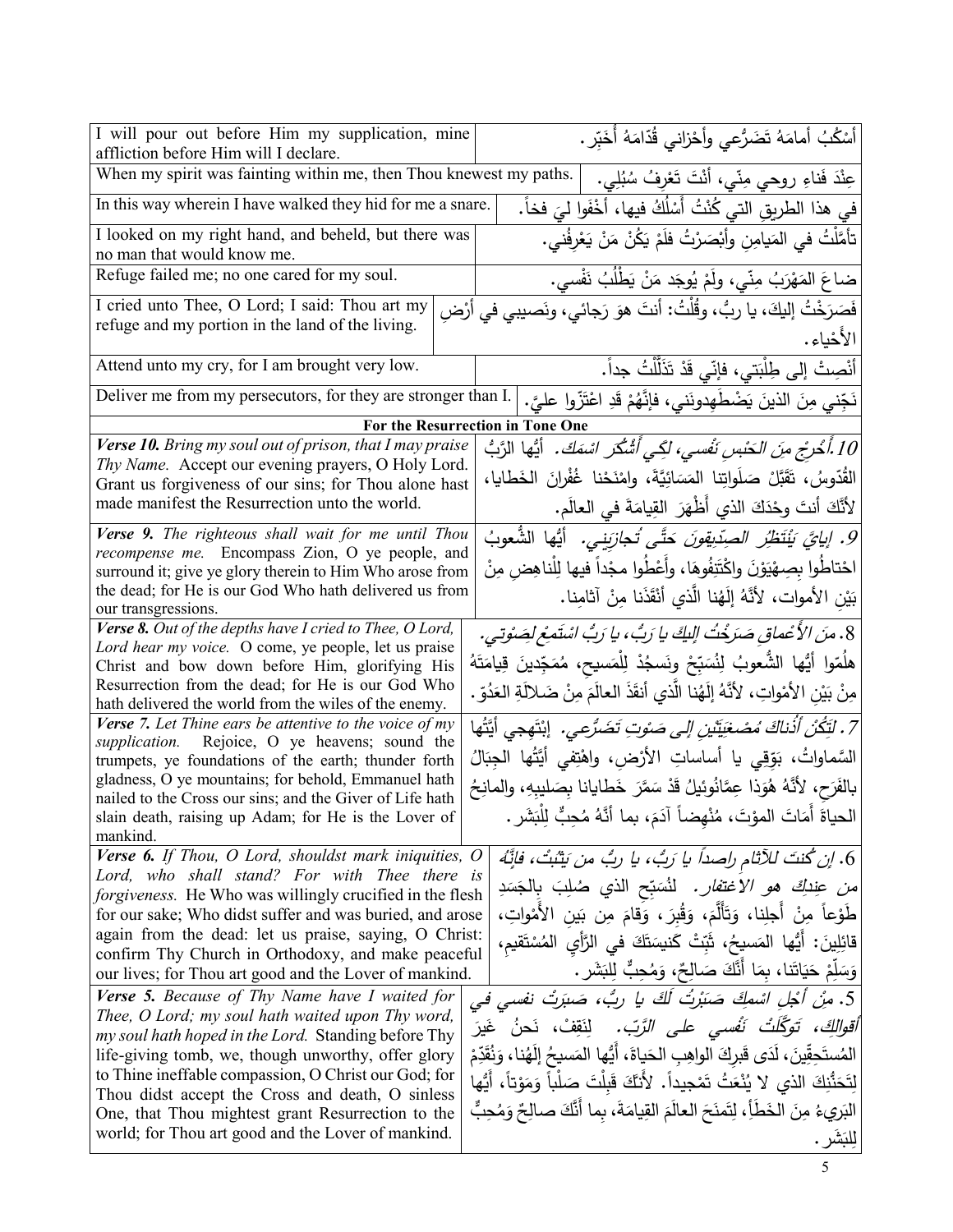| For All Saints of North America in Tone Two                                                                                                                                                                             |  |  |
|-------------------------------------------------------------------------------------------------------------------------------------------------------------------------------------------------------------------------|--|--|
| Verse 4. From the morning watch until night, from the morning watch let Israel trust<br>  4.منْ انْفِجارِ الصُنْحِ إلى                                                                                                  |  |  |
| in the Lord. Come, let us praise the Saints of North America: Holy hierarchs,                                                                                                                                           |  |  |
| اللّيل، منْ انْفجارِ الصُّنْح<br>venerable monastics and glorious martyrs, pious men, women and children, both                                                                                                          |  |  |
| known and unknown. Through their words and deeds in various walks of life, and by<br>َفَلَيَتَّكَلِّ إِسْرَائِيلُ                                                                                                       |  |  |
| the grace of the Spirit they achieved true holiness. As they now stand in the presence                                                                                                                                  |  |  |
| الزَّتِ .<br>of Christ Who glorified them, they pray for us who celebrate their memory in love.                                                                                                                         |  |  |
| Verse 3. For with the Lord there is mercy and with Him is abundant redemption, and<br>  3.ف <i>انَّ منَ الزَّبِّ الزَّحْمَةَ،</i>                                                                                       |  |  |
| He will deliver Israel from all his iniquities. Come, let us assemble today and glorify                                                                                                                                 |  |  |
| ومنهُ النَّجاَةَ الكَثْيَرَةِ، وهُوَ<br>the luminaries of the North American lands: the glorious martyrs and holy bishops                                                                                               |  |  |
| who confirmed our Faith, the righteous dwellers in the wilderness, and guides of the<br>نَيْتِجِي إِسْرائِيلَ مِنْ كُلِّ                                                                                                |  |  |
| spiritual life. Let us cry out to them in joy: O All Saints of North America, known and<br>آثامه.                                                                                                                       |  |  |
| unknown, pray to God for us.                                                                                                                                                                                            |  |  |
| Verse 2. Praise the Lord, all nations; praise Him, all people. As the brightest<br>2.سَبِحوا الرَّبَّ يا جميعَ الأَمَمْ،                                                                                                |  |  |
| sun, as the brilliance of the morning star, the precious feast of the Saints of North<br> وامْدَحوُه يا سائرِ الشَّعوب.                                                                                                 |  |  |
| America has dawned for us: to illumine us and to set our hearts on fire, to imitate                                                                                                                                     |  |  |
| their Godly lives, and to follow their example of zeal for God.                                                                                                                                                         |  |  |
| Verse 1. For His mercy is great toward us, and the truth of the Lord endureth forever.<br>لأَنَّ رَحْمَتَهُ قَدْ<br>$\cdot$ 1<br>Come let us assemble today and let us praise the elect of North America. Having fought |  |  |
| قَوِيتُ عَلَيْنا، وحَقُّ الرَّبِّ<br>the good fight you have persevered in the Faith, receiving your crowns of victory from                                                                                             |  |  |
| God. Beseech Him to deliver from every calamity and sorrow all who keep your holy                                                                                                                                       |  |  |
| يَدْوُمْ إِلَى الأُبْدِ.<br>memory in faith and love.                                                                                                                                                                   |  |  |
| DOXASTICON FOR ALL SAINTS OF NORTH AMERICA IN TONE FIVE                                                                                                                                                                 |  |  |
| Glory to the Father, and to the Son, and to the Holy Spirit. Rejoice, O continent of North America,<br>المحدُ                                                                                                           |  |  |
| illumined by the Holy Gospel. Rejoice, every province, state, city, and town which raised up citizens                                                                                                                   |  |  |
| للآب،<br>of the heavenly Kingdom. Rejoice, our venerable Father Herman, first Saint of our land. Rejoice, O                                                                                                             |  |  |
| Martyrs Juvenaly and Peter, for your blood has watered the seed of faith planted in Alaska. Rejoice,                                                                                                                    |  |  |
| والابن،<br>O holy Hierarchs: Innocent, Tikhon, Nicholas, John and Raphael. Rejoice, O holy Fathers and Alexis                                                                                                           |  |  |
| والروح<br>and Jacob the righteous priests. Rejoice, All Saints of North America, for your light has shone forth                                                                                                         |  |  |
| to the ends of the earth. We beseech you to pray to Christ our God that our souls may be saved.<br> القُدس .                                                                                                            |  |  |
| THEOTOKION FOR THE RESURRECTION IN TONE ONE                                                                                                                                                                             |  |  |
| Both now and ever, and unto ages of ages. Amen. Let                                                                                                                                                                     |  |  |
| الآنَ وكلَّ أوانِ وإلى دهرِ الداهرينِ. آمينِ.   لِنُسَبِّحْ مَرْيَمَ<br>us sing the praises of Mary the Virgin, Door of Heaven,                                                                                         |  |  |
| البَتولَ، مَجْدَ العالَمِ بِأَسْرِهِ، المُفْرَعَةَ مِنْ زَرْعِ بَشَرِيٍّ، والوالِدَةَ<br>glory of all the world, sprung forth from man, who also                                                                        |  |  |
| didst bear the Lord; the song of the bodiless powers,<br>السَيّدَ، البابَ السَماوِيَّ، تَسْبِيحَ غَيْرِ الْمُتَجَسِّمِينَ، وجَمالَ                                                                                      |  |  |
| and the enriching of the faithful; for she revealed                                                                                                                                                                     |  |  |
| الْمُؤْمِنينَ. لأنَّها ظُهَرَتْ سَماءً وَهَيْكَلاً لِلاهوتِ، وَهَدَمَتْ<br>herself as Heaven and the Temple of the Godhead. She                                                                                         |  |  |
| destroyed the bulwarks of enmity and ushered in peace<br>سِياجَ العَداوَةِ الْمُتَوَسِّطْ، وْاِجَتَلَبَتِ السَّلامَةَ عِوَضَهُ، وَفَتَحَتِ                                                                              |  |  |
| and did throw open the Kingdom. Wherefore, in that                                                                                                                                                                      |  |  |
| المَلَكوت. فَلْنَتَشَبَّتْ بِها، إذْ هِيَ مِرْساةٌ لِلإِيمانِ، وَلْنَتَّخِذِ الرَّبَّ<br>we possess this confirmation of our Faith, we have a                                                                           |  |  |
| defender, even the Lord Who was born of her. Be bold,<br>مَوْلودَها عاضِداً إيَّانا. فَتَشَجَّع الآنَ وَثَقْ يا شَعْبَ الله، لأَنَّهُ                                                                                   |  |  |
| therefore, be bold, ye people of God, for He, the All-<br>يُقاتِلُ أَعْداءَنا، بِما أَنَّهُ عَلَى كُلِّ شَيْءٍ قَديرٌ .                                                                                                 |  |  |
| powerful, will vanquish all your enemies.                                                                                                                                                                               |  |  |
| <b>THE HOLY ENTRANCE</b><br>(While the "Both Now" is chanted, the following dialogue occurs QUIETLY as the clergy make the entrance.)                                                                                   |  |  |
| Deacon: Let us pray to the Lord. Lord, have mercy.<br>ا <b>لشمَّاس:</b> إلى الرَّبِّ نَطْلُبٍ. يارَبُّ ارْحَمْ.                                                                                                         |  |  |
| <b>Priest:</b> In the evening and in the morning and at                                                                                                                                                                 |  |  |
| <b>الكاهن:</b> مَساءً وصَباحاً وعِنْدَ الظهيرَةِ، نُسَبّحُكَ ونُبارِكَكَ،<br>noonday we praise Thee, we bless Thee, we give                                                                                             |  |  |
| thanks unto Thee, and we pray unto Thee, O Master<br>ونَشْكُرُكَ ونَطْلُبُ إِليكَ، يا سيّدَ الكُلِّ، الرَّبُّ الْمُحِبُّ النِّشَرِ .                                                                                    |  |  |
| of all, Lord Who lovest mankind: Direct our prayer                                                                                                                                                                      |  |  |
| صَلاتَنا كالبَخور أمامَكَ، ولا تُمِلْ قُلوبَنا إلى أَقْوالِ أَوْ أَفْكارِ<br>as incense before Thee, and incline not our hearts                                                                                         |  |  |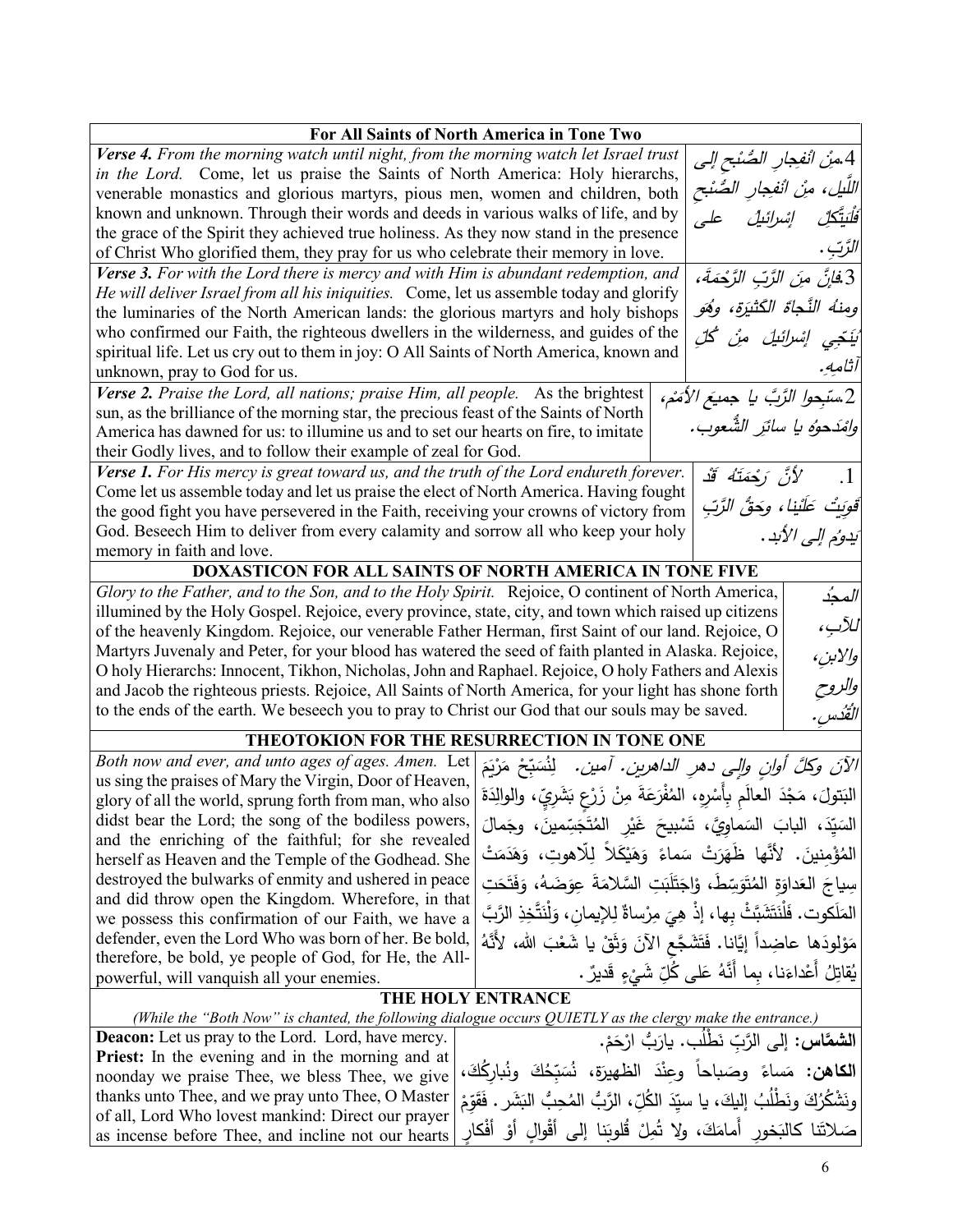| unto words or thoughts of evil, but deliver us from<br>all who seek after our souls. For unto Thee, O Lord,                   | شِرِّيرَة، بَلْ نَجِّنا مِنْ جَميعِ الذينَ يُطارِدونَ نُفوسَنا، لِأَنَّ عُيونَنا<br>إليْكَ يا رَبُّ، يا رَبُّ، وعَلَيكَ تَوَكَّلْنا. فَلا تَخْذُلْنا يا إلهَنا. لأَنَّهُ |                                        |
|-------------------------------------------------------------------------------------------------------------------------------|--------------------------------------------------------------------------------------------------------------------------------------------------------------------------|----------------------------------------|
| Lord, are our eyes, and in Thee have we hoped. Put<br>us not to shame, O our God. For unto Thee are due                       | بِكَ يَليقُ كُلُّ مَجْدٍ وإِكْرامٍ وسُجود، أَيُّها الآبُ والابنُ والرُّوحُ                                                                                               |                                        |
| all glory, honor, and worship: to the Father and to                                                                           |                                                                                                                                                                          |                                        |
| the Son and to the Holy Spirit; now and ever, and<br>unto ages of ages. Amen.                                                 | الْقُدُس، الآنَ وكُلَّ أُوانِ وإِلَى دَهْرِ الداهِرين. آمين.                                                                                                             |                                        |
| (When the clergy reach the center of the solea, the first part of the great censing begins. After the first part of the great | censing is completed, this next dialogue occurs QUIETLY.)                                                                                                                |                                        |
| Deacon: Bless, father, the holy entrance.                                                                                     | الشعَّاس: باركْ يا سَيّدُ الدُخولَ المُقَدَّس.                                                                                                                           |                                        |
| <b>Priest:</b> Blessed is the entrance to thy holy ones,                                                                      | ا <b>لكاهن:</b> مُباركٌ هو دُخولُ قِدِّيسيكَ كُلَّ حينِ، الآنَ وكُلَّ                                                                                                    |                                        |
| always, now and ever and unto ages of ages. Amen.                                                                             | أُوانِ، وَإِلَى دَهْرِ الدَاهْرِينِ. أَمَيْنِ.                                                                                                                           |                                        |
|                                                                                                                               | (After the choir has finished, the following is said ALOUD.)                                                                                                             |                                        |
| Deacon: Wisdom! Stand Upright !                                                                                               |                                                                                                                                                                          | الشمَّاس: الحِكْمَة! فلْنَستقم!        |
| <b>O GLADSOME LIGHT</b>                                                                                                       | يا نوراً بهيَّاً                                                                                                                                                         |                                        |
| Choir: O gladsome Light of the holy glory of                                                                                  | ا <b>لجوق</b> : يا نوراً بَهِيّاً لِقُدْسٍ مَجْدِ الآبِ الذي لا يَموتُ، السَّماويُّ،                                                                                     |                                        |
| the immortal Father, heavenly, holy, blessed<br>Jesus Christ. Now that we have come to the                                    | القُدّوسُ، المَغْبوطُ، يا يَسوعُ المَسيح. إذْ قَدْ بَلَغْنا إلى غُروبِ                                                                                                   |                                        |
| setting of the sun, and behold the light of                                                                                   | الشَّمْس، ونَظَرْنا نوراً مَسائِيّاً، نُسَبِّحُ الآبَ والابْنَ والروحَ القُدُسَ                                                                                          |                                        |
| evening, we praise God: Father, Son, and Holy<br>Spirit. For meet it is at all times to worship Thee                          | الإِلهَ. فَيا ابْنَ اللهِ المُعْطى الحَياةَ، إِنَّكَ لَمُسْتَحِقٌّ في سائِرِ الأَوْقاتِ                                                                                  |                                        |
| with voices of praise, O Son of God, the Giver of                                                                             | أَنْ شُبَبَّحَ بِأَصْواتٍ بارَّةٍ، لِذلِكَ العالَمُ لَكَ يُمَجِّد.                                                                                                       |                                        |
| Life. Wherefore all the world doth glorify Thee.                                                                              |                                                                                                                                                                          |                                        |
| <b>Deacon:</b> The evening prokeimenon.                                                                                       |                                                                                                                                                                          | ا <b>لشمَّاس:</b> تَرْنِيمَةُ المَساء. |
| Choir: The Lord is king, and hath clothed Himself                                                                             | SATURDAY PROKEIMENON IN TONE SIX                                                                                                                                         |                                        |
| with majesty. (ONCE)                                                                                                          | الجوق: الرَّبُّ قَد مَلَك والجَمالَ لَبِس. (مرّة)                                                                                                                        |                                        |
| Verse 1. The Lord is robed; He is girded with strength. (Refrain)                                                             | أَعْزِيْكِجُكَ: لَبِسَ الزَّبُ الْقُوَّةِ وَتَمَنطَقَ بِهَا .                                                                                                            |                                        |
| Verse 2. For he has established the world so that it<br>shall never be moved. (Refrain)                                       | أَعْزِ تَكَجَّكَ: 'لأَنَّهُ ثَبَّتَ المَسكونَةَ فَلَن تَتَزَعَزَع.                                                                                                       |                                        |
| Verse 3. Holiness befits Thy house, O Lord, forevermore. (Refrain)                                                            | أَعْزِ تَكَجَّكَ: 'لأَنَّهُ ثَبَّتَ المَسكونَةَ فَلَن تَتَزَعَزَع.                                                                                                       |                                        |
|                                                                                                                               | <b>OLD TESTAMENT READINGS</b>                                                                                                                                            |                                        |
| Wisdom!<br>Deacon:                                                                                                            | <b>First Reading</b>                                                                                                                                                     |                                        |
| The Reading from the Prophecy of Isaiah. (43:9-14)<br><b>Reader:</b>                                                          |                                                                                                                                                                          |                                        |
| Let us attend!<br>Deacon:                                                                                                     | ا <b>لشماس:</b> حِكْمَةٌ!<br>ا <b>لقارئ:</b> القِرَاءَةٌ الأُولَى مِنْ نُبوءَةِ أشْعِياءَ.<br>ا <b>لشماس:</b> لِنُصْغِ.                                                  |                                        |
|                                                                                                                               |                                                                                                                                                                          |                                        |
|                                                                                                                               |                                                                                                                                                                          |                                        |
|                                                                                                                               |                                                                                                                                                                          |                                        |
|                                                                                                                               |                                                                                                                                                                          |                                        |
|                                                                                                                               |                                                                                                                                                                          |                                        |
|                                                                                                                               |                                                                                                                                                                          |                                        |
|                                                                                                                               |                                                                                                                                                                          |                                        |
|                                                                                                                               |                                                                                                                                                                          |                                        |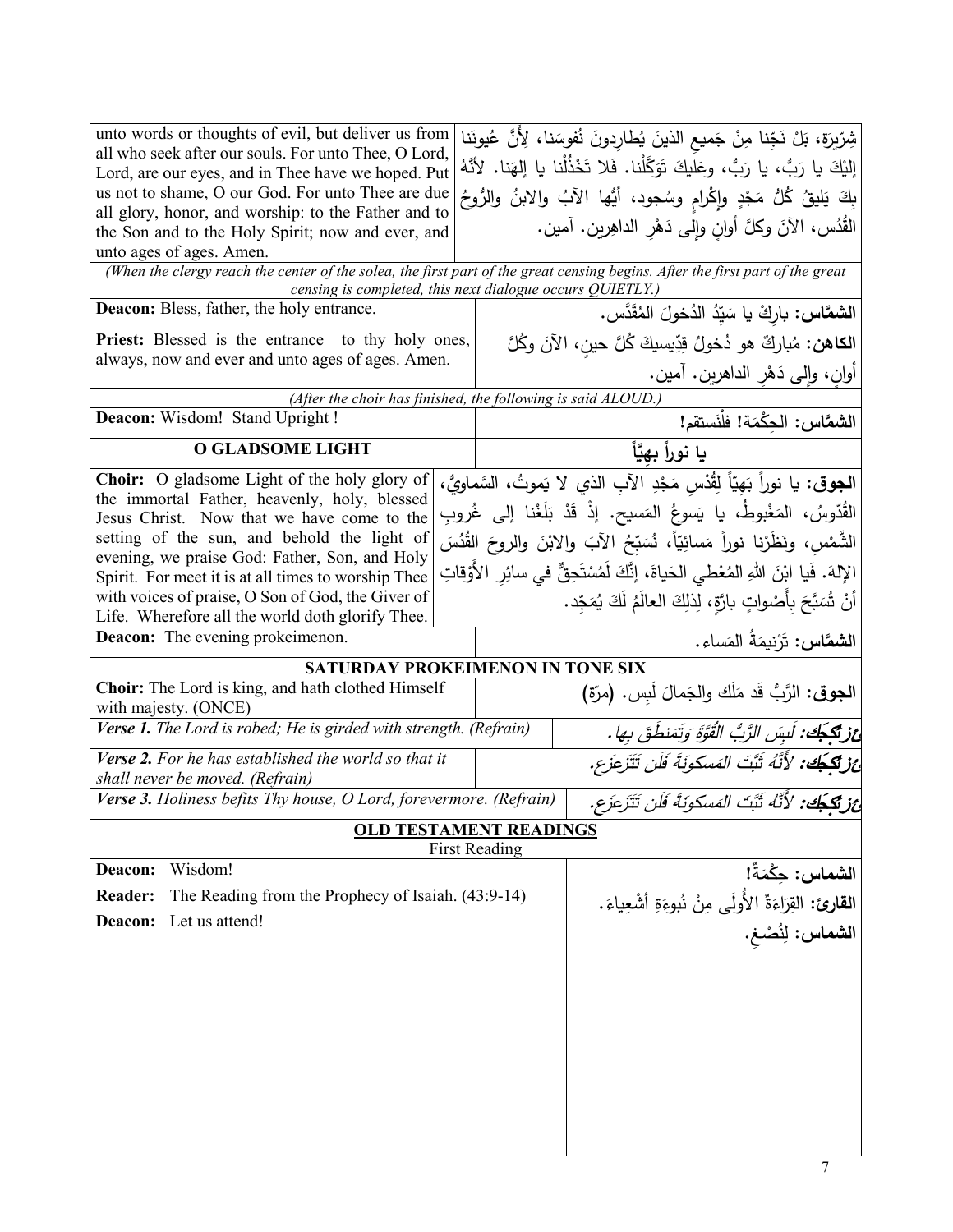| <b>Reader:</b> Thus saith the Lord: All nations are gathered<br>together, and princes shall be gathered out of them; who<br>will declare these things among them? Or who will declare<br>to you things from the beginning? Let them bring forth<br>their witnesses, and be justified; and let them hear, and<br>declare the truth. Be ye My witnesses, and I too am a<br>witness, saith the Lord God, and My servant whom I have<br>chosen; that ye may know, and believe Me, and<br>understand that I am. Before Me there was no other God,<br>and after Me there shall be none. I am God, and beside Me<br>there is no savior. I have declared, and have saved; I have<br>reproached, and there was no strange god among you. Ye<br>are My witnesses, and I am a witness, saith the Lord God.<br>Even from the beginning I am; and there is none that can<br>deliver out of My hands. I will work, and who shall turn it<br>back? Thus saith the Lord God that redeemeth you, the<br>Holy One of Israel.                                             | ا <b>لقارئ:</b> هذا ما يَقُولُ الرَّبُّ: قَدِ اجْتَمَعَتْ كُلُّ الأُمَم جَمِيعًا<br>وَسَيَجْتَمِعُ مِنْهُمْ رُؤَساءُ. مَنْ يُنْبِئُ بِذٰلِكَ فِيْهِمْ؟ أَوْ مَنْ<br>يُسَمِّعُنا بِما حَدَثَ مُنْذُ البَدْءِ؟ فَلْيَأْتُوا بِشُهُودِهِمْ وَلْيَتَبَرَّرُوا<br>وَلْيَقُولُوا ما هُوَ صِدْقٌ. كُونُوا لِي شُهُوداً وَأنا شاهِدٌ –<br>يَقُولُ الرَّبُّ الإِلهُ– وَالغُلامُ الَّذي اخْتَرْتُه؛ لِكَى تَعْلَمُوا<br>وَتُؤْمِنُوا بِي، وَتَفْهَمُوا أَنِّي أَنا هُو . لَمْ يَكُنْ قَبْلِي إِلهٌ سِوايَ،<br>وَلا يَكُونُ بَعْدِي. أَنا أَنا الإِلهُ وَلا مُخَلِّصَ غَيرِي. إِنِّي<br>أَخْبَرْتُ وَخَلَّصْتُ وَعَيَّرْتُ، وَلَمْ يَكُنْ فِيْكُمْ غَرِيبٌ. أَنْتُمْ لِي<br>شُهُودٌ وَأَنا الرَّبُ الإِلهُ شاهِدٌ. إِنِّي مُنْذُ البَدْءِ أَنا هُوَ، وَلِا<br>مُنْقِذَ مِنْ يَدِي. أَفْعَلُ، وَمَنْ يَرُدُّ ما أَفْعَل؟ هكذا يَقُولُ الرَّبُّ<br>الإِلهُ فادِيْكُمْ قُدُّوسُ إِسْرائيل.     |
|--------------------------------------------------------------------------------------------------------------------------------------------------------------------------------------------------------------------------------------------------------------------------------------------------------------------------------------------------------------------------------------------------------------------------------------------------------------------------------------------------------------------------------------------------------------------------------------------------------------------------------------------------------------------------------------------------------------------------------------------------------------------------------------------------------------------------------------------------------------------------------------------------------------------------------------------------------------------------------------------------------------------------------------------------------|----------------------------------------------------------------------------------------------------------------------------------------------------------------------------------------------------------------------------------------------------------------------------------------------------------------------------------------------------------------------------------------------------------------------------------------------------------------------------------------------------------------------------------------------------------------------------------------------------------------------------------------------------------------------------------------------------------------------------------------------------------------------------------------------------------------------------------------------------------------------------------|
| The Second Passage                                                                                                                                                                                                                                                                                                                                                                                                                                                                                                                                                                                                                                                                                                                                                                                                                                                                                                                                                                                                                                     |                                                                                                                                                                                                                                                                                                                                                                                                                                                                                                                                                                                                                                                                                                                                                                                                                                                                                  |
| Wisdom!<br>Deacon:<br><b>Reader:</b><br>The Reading from the Wisdom of Solomon.<br>$(3:1-9)$                                                                                                                                                                                                                                                                                                                                                                                                                                                                                                                                                                                                                                                                                                                                                                                                                                                                                                                                                           | الشماس: حكْمَةٌ!<br>ا <b>لقارئ:</b> القِرَاءَةُ الثانية مِنْ سفرِ الحكمة لسليمان الحكيم.                                                                                                                                                                                                                                                                                                                                                                                                                                                                                                                                                                                                                                                                                                                                                                                         |
| Let us attend!<br>Deacon:                                                                                                                                                                                                                                                                                                                                                                                                                                                                                                                                                                                                                                                                                                                                                                                                                                                                                                                                                                                                                              | الشماس: لِنُصْغ.                                                                                                                                                                                                                                                                                                                                                                                                                                                                                                                                                                                                                                                                                                                                                                                                                                                                 |
| <b>Reader:</b> The souls of the righteous are in the hands of<br>God, and there shall no torment touch them. In the sight<br>of the unwise they seemed to die, and their departure is<br>taken for misery, and their going from us to be utter<br>destruction, but they are in peace. For though they be<br>punished in the sight of men, yet is their hope full of<br>immortality. And having been a little chastised, they shall<br>be greatly rewarded; for God proved them and found<br>them worthy for Himself As gold in the furnace hath He<br>tried them, and received them as a burnt offering. And in<br>the time of their visitation they shall shine, and run to and<br>fro like sparks among the stubble. They shall judge<br>nations and have dominion over peoples, and their Lord<br>shall reign unto the ages. They that put their trust in Him<br>shall understand the truth; and such as be faithful in love<br>shall abide with Him; for grace and mercy is in His<br>Saints, and visitation among His elect.<br>The Third Passage | ا <b>لقارئ:</b> إِنَّ نُفُوسَ الْصِّدِّيقِينَ بِيَدِ اللهِ، فَلَنْ يَمَسَّها العَذاب.<br>وَفِي ظَنِّ الْجُهَّالِ أَنَّهُمْ ماتُوا. وَقَدْ حُسِبَ خُرُوجُهُمْ شَقاءً،<br>وَذَهابُهُمْ عَنّا عَطَبا. أَمّا هُمْ فَفِى السَّلام. وَمَعَ أَنَّهُمْ عُوْقَبُوا<br>فى عُيُونِ النّاسِ، فَرَجاؤُهُمْ مَمْلُوءٌ خُلُودًا. وَبَعْدَ تَأْدِيبِ يَسِيرِ<br>لَهُمْ ثَوابٌ عَظيمٍ. لأَنَّ اللهَ امْتَحَنَهُمْ فَوَجَدَهُمْ أَهْلاً لَهُ.<br>مَحَّصَهُمْ كالذَّهَبِ فِى البُوْدَقَة، وَقَبِلَهُمْ كَذَبِيحَةٍ مُحْرَقة. فَهُمْ<br>في وَقْتِ افْتِقادِهِمْ يَتَلألأُونَ وَيَسْعَونَ سَعْيَ الشَّرارِ في<br>القَصَب، وَيَدِينُونَ الأَمَم، وَيَتَسَلَّطُونَ على الشُّعوب، وَيَمْلِكُ<br>عليهِم الرَّبُ إلى الأَبَد. المُتَوَكِّلُونَ عليهِ سَيَفْهَمُونَ الحَقِّ،<br>والأُمَناءُ فى المَحَبَّةِ سَيَنْتَظِرُونَهُ، لأَنَّ النِّعْمَةَ والرَّحْمَةَ في<br>أَبْرارِهِ والإفْتِقادَ في مُخْتارِيهِ. |
| Deacon: Wisdom!                                                                                                                                                                                                                                                                                                                                                                                                                                                                                                                                                                                                                                                                                                                                                                                                                                                                                                                                                                                                                                        |                                                                                                                                                                                                                                                                                                                                                                                                                                                                                                                                                                                                                                                                                                                                                                                                                                                                                  |
| <b>Reader:</b> The Reading from the Wisdom of Solomon.<br>$(5:15-6:3)$                                                                                                                                                                                                                                                                                                                                                                                                                                                                                                                                                                                                                                                                                                                                                                                                                                                                                                                                                                                 | الشماس: حكْمَةٌ!<br>القارئ: القِرَاءَةٌ الثالثة مِنْ سفرِ الحكمة لسليمان الحكيم.                                                                                                                                                                                                                                                                                                                                                                                                                                                                                                                                                                                                                                                                                                                                                                                                 |
| Deacon: Let us attend!                                                                                                                                                                                                                                                                                                                                                                                                                                                                                                                                                                                                                                                                                                                                                                                                                                                                                                                                                                                                                                 | الشماس: لِنُصْغ.                                                                                                                                                                                                                                                                                                                                                                                                                                                                                                                                                                                                                                                                                                                                                                                                                                                                 |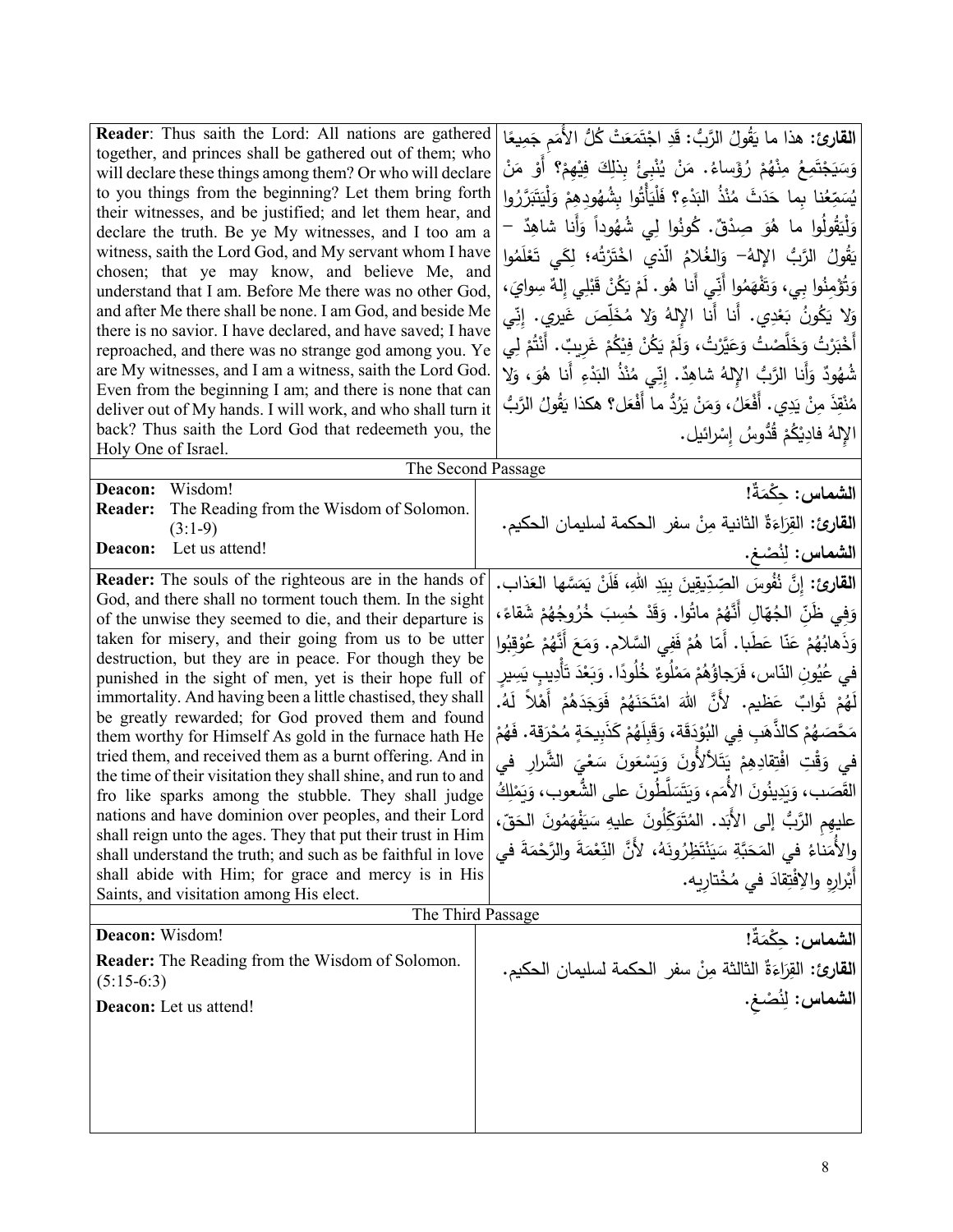| <b>Reader:</b> The righteous live forever; and their reward is in                                                                        |  | ا <b>لقارئ:</b> إِنَّ الصِّدِّيقِينَ يَحْيَونَ إِل <sub>َى</sub> الأَبَد، وَف <i>ى</i> يَدِ الرَّبِّ |  |
|------------------------------------------------------------------------------------------------------------------------------------------|--|------------------------------------------------------------------------------------------------------|--|
| the Lord, and the care of them is with the Most High.                                                                                    |  | ثَوابُهُمْ، وَلَهُمْ عِنايَةٌ عِنْدَ العَلِيِّ. فَلِذلِكَ سَيَنالُونَ مُلْكَ                         |  |
| Therefore, shall they receive the kingdom of majesty and the                                                                             |  |                                                                                                      |  |
| crown of comeliness from the Lord's hand, for with His                                                                                   |  | الأَبَّهَةِ وَتاجَ الجَمالِ مِنْ يَدِ الرَّبِّ؛ لأَنَّهُ يَسْتُرُهُمْ بِيَمِينِهِ                    |  |
| right hand shall He cover them, and with His arm shall He<br>protect them. He shall take to Him His jealousy for complete                |  | وَبِذِراعِهِ يَقِيْهِمْ. يَتَسَلَّحُ تَماماً بِغَيْرَتِهِ، وَيُسَلِّحُ الْخَلِيقَةَ                  |  |
| armor, and make creation His weapon for the warding off of                                                                               |  |                                                                                                      |  |
| His enemies. He shall put on righteousness as a breastplate,                                                                             |  | لِلاِنْتِقام مِنَ الأَعْداءِ. يَلْبَسُ العَدْلَ دِرْعًا وَالحُكْمَ الَّذي                            |  |
| and true judgment instead of a helmet. He shall take holiness                                                                            |  | لا مُحاباةَ فِيهِ خُوذَةً، وَيَتَّخِذُ البرَّ تُرْسًا لا يُقْهَرُ ، وَيُحَدِّدُ                      |  |
| for an invincible shield. His severe wrath shall He sharpen                                                                              |  | غَضَبَهُ الصّارِمَ ۖ سَيْفًا، وَالعالَمُ يُحارِبُ مَعَهُ الْجُهَّالِ،                                |  |
| for a sword, and the world shall fight with Him against the                                                                              |  | فَتَنْطَٰلِقُ ۖ صَواعِقُ ۗ البُرُوقِ انْطِلاقًا لا يُخْطِئُ، وَعَنْ                                  |  |
| unwise. Then shall the right-aiming thunderbolts go abroad,<br>and from the clouds, as from a well-drawn bow, shall they                 |  |                                                                                                      |  |
| fly to the mark. And as from a stone-bow shall hailstones                                                                                |  | قَوْسِ الغُيُومِ المُحْكَمَةِ التَّوْتِيرِ تَطِيرُ إِلى الهَدَف،                                     |  |
| full of wrath be cast forth, and the water of the sea shall rage                                                                         |  | وَسَخَطُهُ يَرْجُمُهُمْ بِبَرَدٍ ضَخْم، وَماءُ الْبَحْرِ يَسْتَشِيطُ                                 |  |
| indignantly against them, and floods shall cruelly drown                                                                                 |  | عَلَيْهِمْ، وَالأَنْهارُ تَطُوفُ بِطُغْيانِ شَدِيدٍ، وَتَثُورُ عَلَيْهِمْ                            |  |
| them. Yea, a mighty wind shall stand up against them, and                                                                                |  |                                                                                                      |  |
| like a storm shall blow them away; thus iniquity shall lay                                                                               |  | رِيْحٌ شَدِيدَةٌ، زَوْيَعَةٌ تُدَرِّيْهِمْ، وَالإِثْمُ يُدَمِّرُ جَمِيعَ الأَرْضِ،                   |  |
| waste the whole earth, and ill dealing shall overthrow the                                                                               |  | وَالفُجُورُ يَقْلِبُ عُرُوشَ المُقْتَدِرِينِ. فَاسْمَعُوا أَيُّها المُلُوكُ                          |  |
| thrones of the mighty. Hear, therefore, O ye kings, and<br>understand; learn, ye that be judges of the ends of the earth.                |  | وَافْهَمُوا، وَيا قُضاةَ أقاصِي الأَرْضِ اتَّعِظُوا. أَصْغُوا أَيُّها                                |  |
| Give ear, ye that rule a multitude and vaunt yourselves in                                                                               |  |                                                                                                      |  |
| throngs of nations, for power is given you from the Lord and                                                                             |  | المُتَسَلِّطُونَ عَلى الجَماهِيرِ ، المُفْتَخِرُونَ بِجُمُوعِ الأَمَمِ؛                              |  |
| sovereignty from the Most High.                                                                                                          |  | فَإِنَّ السُّلْطانَ قَدْ أَعْطِيْتُمُوهُ مِنَ الرَّبِّ، وَالقُدْرَةَ مِنَ العَلِيِّ.                 |  |
|                                                                                                                                          |  | THE LITANY OF FERVENT SUPPLICATION                                                                   |  |
| Deacon: Let us say with our whole soul and                                                                                               |  | ا <b>لشماس:</b> لِنَقُلْ جَميعُنا مِنُ كُلِّ نُفومِنا ومِنْ كُلِّ نِيّاتِنا، لِنَقُلْ.               |  |
| with our whole mind, let us say.<br>Choir: Lord, have mercy.                                                                             |  |                                                                                                      |  |
|                                                                                                                                          |  | ا <b>لجوقة:</b> يا رَبُّ ارْحَم.                                                                     |  |
| الشماس: أيُّها الرَّبُّ الضَّابِطُ الكُلِّ إلهُ آبائِنا، نَطْلُبُ مِنْكَ، فاسْتَجِبْ وارْحَم.<br>Deacon: O Lord Almighty, the God of our |  |                                                                                                      |  |
| Fathers, we pray thee: hear us, and have<br>mercy.                                                                                       |  |                                                                                                      |  |
| Choir: Lord, have mercy.                                                                                                                 |  | ا <b>لجوقة:</b> يا رَبُّ ارْحَم.                                                                     |  |
| Deacon: Have mercy on us, O God,                                                                                                         |  |                                                                                                      |  |
| according to Thy Great Mercy, we pray thee,                                                                                              |  | ا <b>لشماس:</b> ارْحَمْنا يا اللهُ بِعَظيم رَحْمَتِكَ، نَطْلُبُ مِنْكَ، فاسْتَجِبْ وارْحَم.          |  |
| hear us, and have mercy.                                                                                                                 |  |                                                                                                      |  |
| <b>Choir:</b> Lord, have mercy. <i>(thrice)</i>                                                                                          |  | ا <b>لجوقة:</b> يا رَبُّ ارْحَم. (ثلاثا)                                                             |  |
| <b>Deacon:</b> Again we pray for all pious                                                                                               |  | ا <b>لشماس:</b> وأيضاً نَطْلُبُ مِنْ أَجْلِ المَسيحيينَ الحَسَنى العِبادَةِ الأَرْثوذُكْسيين.        |  |
| and Orthodox Christians.                                                                                                                 |  |                                                                                                      |  |
| Choir: Lord, have mercy. (thrice)                                                                                                        |  | ا <b>لجوقة:</b> يا رَبُّ ارْحَم. (ثلاثا)                                                             |  |
| <b>Deacon:</b> Again we pray for our father and Metropolitan                                                                             |  | الشماس:وَأَيضًا نَطْلُبُ مِنْ أَجلِ أبينا ومِتْروبوليتنا جوزيف.                                      |  |
| N., and our Bishop N.                                                                                                                    |  |                                                                                                      |  |
|                                                                                                                                          |  |                                                                                                      |  |
| Choir: Lord, have mercy. (thrice)                                                                                                        |  | ا <b>لجوقة:</b> يا رَبُّ ارْحَم. (ثلاثا)                                                             |  |
| <b>Deacon:</b> Again we pray for our brethren: the priests,                                                                              |  |                                                                                                      |  |
| hieromonks, deacons, hierodeacons and monastics, and                                                                                     |  | ا <b>لشماس:</b> وَأَيْضاً نَطْلُبُ مِنْ أَجْلِ إخْوَتِنا الكَهَنةِ والشَمامِسَةِ                     |  |
| all our brotherhood in Christ.                                                                                                           |  | والرُّهْبانِ والراهِباتِ، وكُلِّ إخْوَتِنا في المَسيح.                                               |  |
| <b>Choir:</b> Lord, have mercy. <i>(thrice)</i>                                                                                          |  | ا <b>لجوقة:</b> يا رَبُّ ارْحَم. (ثلاثا)                                                             |  |
| <b>Deacon:</b> Again we pray for mercy, life, peace,                                                                                     |  | ا <b>لشماس:</b> وأيضاً نَطْلُبُ مِنْ أَجْلِ الرَّحْمَةِ والحياةِ والسَّلامِ والعافِيَةِ              |  |
| health, salvation and visitation and pardon and<br>forgiveness of sins for (the servants of God,                                         |  | والخَلاصِ لِعَبِيدِ اللهِ، وجَميع المَسيحيِّينَ الحَسَني العِبادَةِ الأَرْثِوذُكْسِيينَ              |  |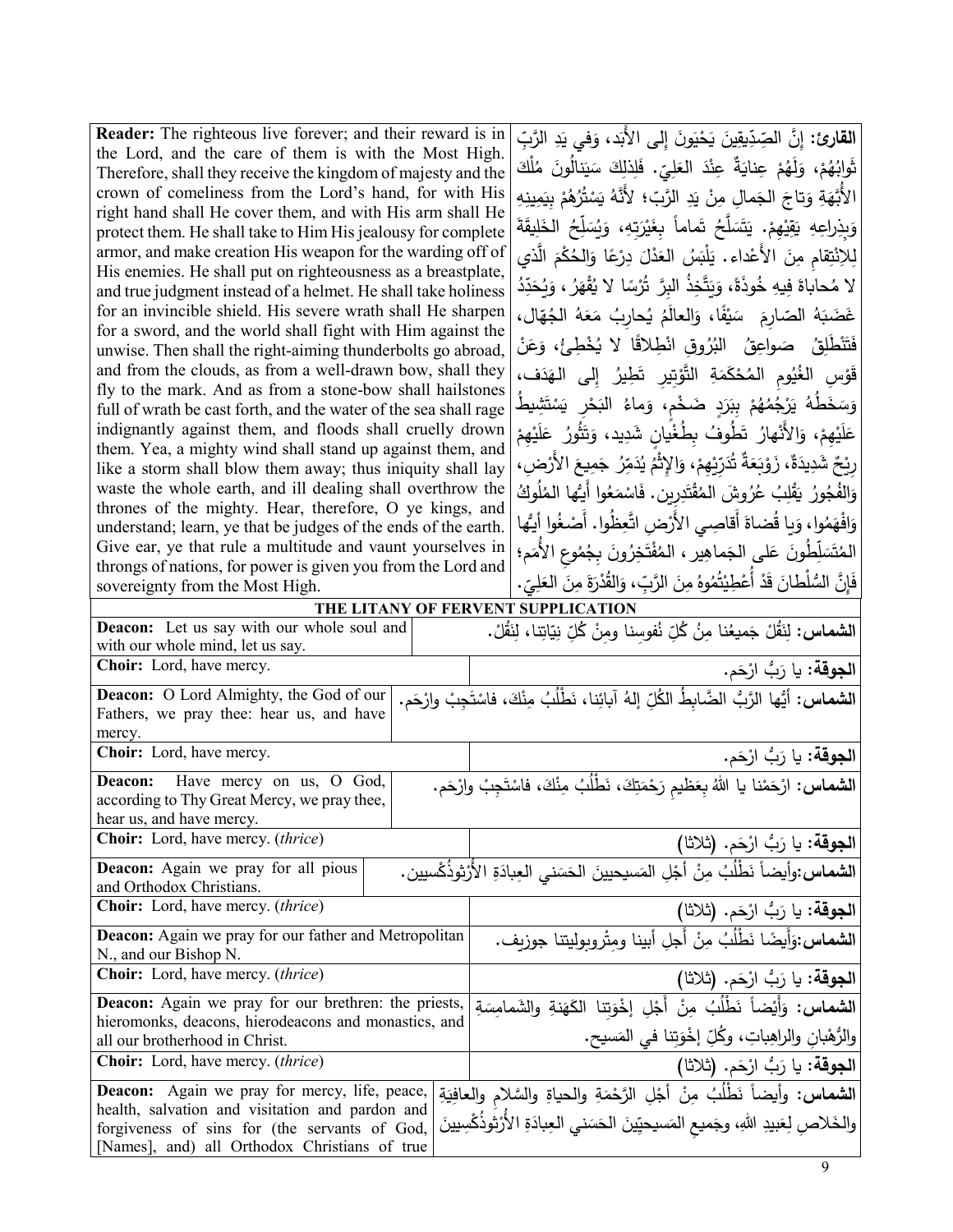| worship, who live and dwell in this community.                                                                          |                            | السَّاكِنينَ والمَوْجودينَ في هذا المجتمع.                                                        |
|-------------------------------------------------------------------------------------------------------------------------|----------------------------|---------------------------------------------------------------------------------------------------|
| Choir: Lord, have mercy. (thrice)                                                                                       |                            | ا <b>لجوقة:</b> يا رَبُّ ارْحَم. (ثلاثا)                                                          |
| Deacon: Again we pray for the blessed and ever-                                                                         |                            | ا <b>لشماس:</b> وَأَيْضاً نَطْلُبُ مِنْ أَجْلِ المطوَّبِينَ الدائميّ الذِّكْرِ الذين              |
| memorable founders of this holy church and (for the<br>departed servants of God, [Names], and all our fathers           |                            | عَمَّروا هذا الهيكلَ المقدَّس، ومِنْ أَجْلِ جَميع المُنْتَقِلينَ مِنْ آبائِنا                     |
| and brethren, the Orthodox departed this life before us,                                                                |                            | وإِخْوَتِنا الأَرْثِوذُكْسِيِّينَ الراقِدينَ هَهُنا وفي كُلِّ مَكان.                              |
| who here and in all the world lie asleep in the Lord.                                                                   |                            |                                                                                                   |
| Choir: Lord, have mercy. (thrice)                                                                                       |                            | الجوقة: يا رَبُّ ارْحَم. (ثلاثا)                                                                  |
| <b>Deacon:</b> Again we pray for those who bear fruit and do<br>good works in this holy and all-venerable temple, those |                            | ا <b>لشماس:</b> وَأَيْضاً نَطْلُبُ مِنْ أَجْلِ الذينَ يُقَدِّمونَ الأثمارَ والذينَ                |
| who serve and those who sing, those praying with us                                                                     |                            | يَصْنَعونَ الإحْسانَ في هذا الهيكلِ المقدَّسِ الكليِّ الوقارِ ، والذينَ                           |
| from their homes, and for all the people here present,                                                                  |                            | يَتْعَبونَ ويُرَبِّلونَ فيهِ، ومِنْ أَجْلِ هذا الشَّعْبِ الواقِفِ، المُنْتَظِر                    |
| who await Thy great and rich mercy.                                                                                     |                            | مِنْ لَدُنْكَ الرَّحِمَةَ الغَنِيَّةَ الغُظْمي.                                                   |
| Choir: Lord, have mercy. (thrice)                                                                                       |                            | ا <b>لجوقة:</b> يا رَبُّ ارْحَم. (ثلاثا)                                                          |
| Priest: For thou art a merciful God and lovest                                                                          |                            | ا <b>لكاهن:</b> لأنَكَ إلهٌ رَحيمٌ وَمُحِبٌّ لِلْبَشَرِ ، وَلَكَ نُرْسِلُ المَجْدَ أَيُّها الآبُ، |
| mankind, and unto thee we ascribe glory: to the                                                                         |                            | والإبنُ، والزُوحُ القُدُسُ، الآنَ وكُلَّ أوانِ، وإلى دَهرِ الداه~رين.                             |
| Father, and to the Son, and to the Holy Spirit;<br>now and ever, and unto ages of ages.                                 |                            |                                                                                                   |
| Choir: Amen.                                                                                                            |                            | ا <b>لجوقة:</b> آمين.                                                                             |
| <b>THE EVENING PRAYER</b>                                                                                               |                            |                                                                                                   |
| People: Vouchsafe, O Lord, to keep us this evening                                                                      |                            | ا <b>لشعب:</b> أَهِّلْنا يا رَبُّ أَنْ نُحْفَظَ في هذا المَساءِ بِغَيرِ خَطيئَة.                  |
| without sin. Blessed art Thou, O Lord, the God of our                                                                   |                            |                                                                                                   |
| fathers, and praised and glorified is Thy Name forever.                                                                 |                            | مُبارَكٌ أَنتَ يا رَبُّ، إِلهَ آبائِنا، وَمُسَبَّحٌ وَمُمَجَّدٌ اسْمُكَ إِلى                      |
| Amen. Let Thy mercy be upon us, O Lord, even as we<br>have set our hope on Thee. Blessed art Thou, O Lord;              |                            | الأَبَدِ، آمين. لِتَكُنْ يا رَبُّ رَحْمَتُكَ عَلَيْنا، كَمِثْلِ اتِّكالِنا عَلَيْك.               |
| teach me Thy statutes. Blessed art Thou, O Master;                                                                      |                            | مُبارَكٌ أنتَ يا رَبُّ، علِّمْني وَصاياك. مُبارَكٌ أنتَ يا سَيِّدُ،                               |
| make me to understand Thy statutes. Blessed art Thou,                                                                   |                            | فَهِّمْنـِي حُقُوقَك. مُبارَكٌ أَنتَ يا قُدُّوسُ، أُنِرْنـِي بِعَدْلِك. يا رَبُّ                  |
| O Holy One; enlighten me with Thy statutes. Thy                                                                         |                            |                                                                                                   |
| mercy, O Lord, endureth forever. O despise not the                                                                      |                            | رَحْمَتُكَ إِلَى الأَبَدِ، وَعَنْ أَعْمالِ يَدَيْكَ لا تُعْرِض. لَكَ يَنْبَغي                     |
| works of Thy hands. To Thee belongeth worship, to                                                                       |                            | المَديحُ، بِكَ يَليقُ النَّسْبِيحُ، لكَ يَجِبُ المَجْدُ، أَيُّها الآبُ والابْنُ                   |
| Thee belongeth praise, to Thee belongeth glory to the<br>Father and to the Son and to the Holy Spirit, now and          |                            | والرُّوحُ القُدُس، الآنَ وكُلَّ أوانٍ، وإلى دَهرِ الدّاهرينِ، آمين.                               |
| ever, and unto ages of ages. Amen.                                                                                      |                            |                                                                                                   |
|                                                                                                                         | THE LITANY OF SUPPLICATION |                                                                                                   |
| <b>Deacon:</b> Let us complete our evening prayer unto the Lord.                                                        |                            | ا <b>لشماس:</b> لِنُكَمِّلْ طِلْبَتَنا المسائية لِلْرَّبّ.                                        |
| Choir: Lord, have mercy.                                                                                                |                            | ا <b>لجوقة:</b> يا رَبُّ ارْحَم.                                                                  |
| <b>Deacon:</b> Help us; save us; have mercy on us; and keep<br>us, O God, by Thy grace.                                 |                            | ا <b>لشماس:</b> أَعْضُدْ وخَلِّصْ وارْحَمْ واحْفَظْنا يا أللهُ بنِعْمَتِك.                        |
| Choir: Lord, have mercy.                                                                                                |                            | الجوقة: يا رَبُّ ارْحَم.                                                                          |
| <b>Deacon:</b> That the whole evening may be perfect, holy,                                                             |                            | ا <b>لشماس:</b> أَنْ يَكونَ مَساؤُنا كُلُّهُ كامِلاً، مُقَدَّساً، سلامِيّاً، وبلا                 |
| peaceful, and sinless, let us ask of the Lord.                                                                          |                            | خَطيئةٍ، الرَّبَّ نَسأل.                                                                          |
| Choir: Grant this, O Lord.                                                                                              |                            | ا <b>لجوقة:</b> اسْتَجِبْ يا رَبّ.                                                                |
| <b>Deacon:</b> An angel of peace, a faithful guide, a guardian                                                          |                            | <b>الشماس:</b> مَلاكَ سَلام مُرْشِداً، أميناً، حافِظاً نُفوسَنا وأجْسادَنا،                       |
| of our souls and bodies, let us ask of the Lord.                                                                        |                            | الرَّبَّ نَسْأَل.                                                                                 |
| Choir: Grant this, O Lord.                                                                                              |                            | ا <b>لجوقة:</b> اسْتَجِبْ يا رَبّ.                                                                |
|                                                                                                                         |                            |                                                                                                   |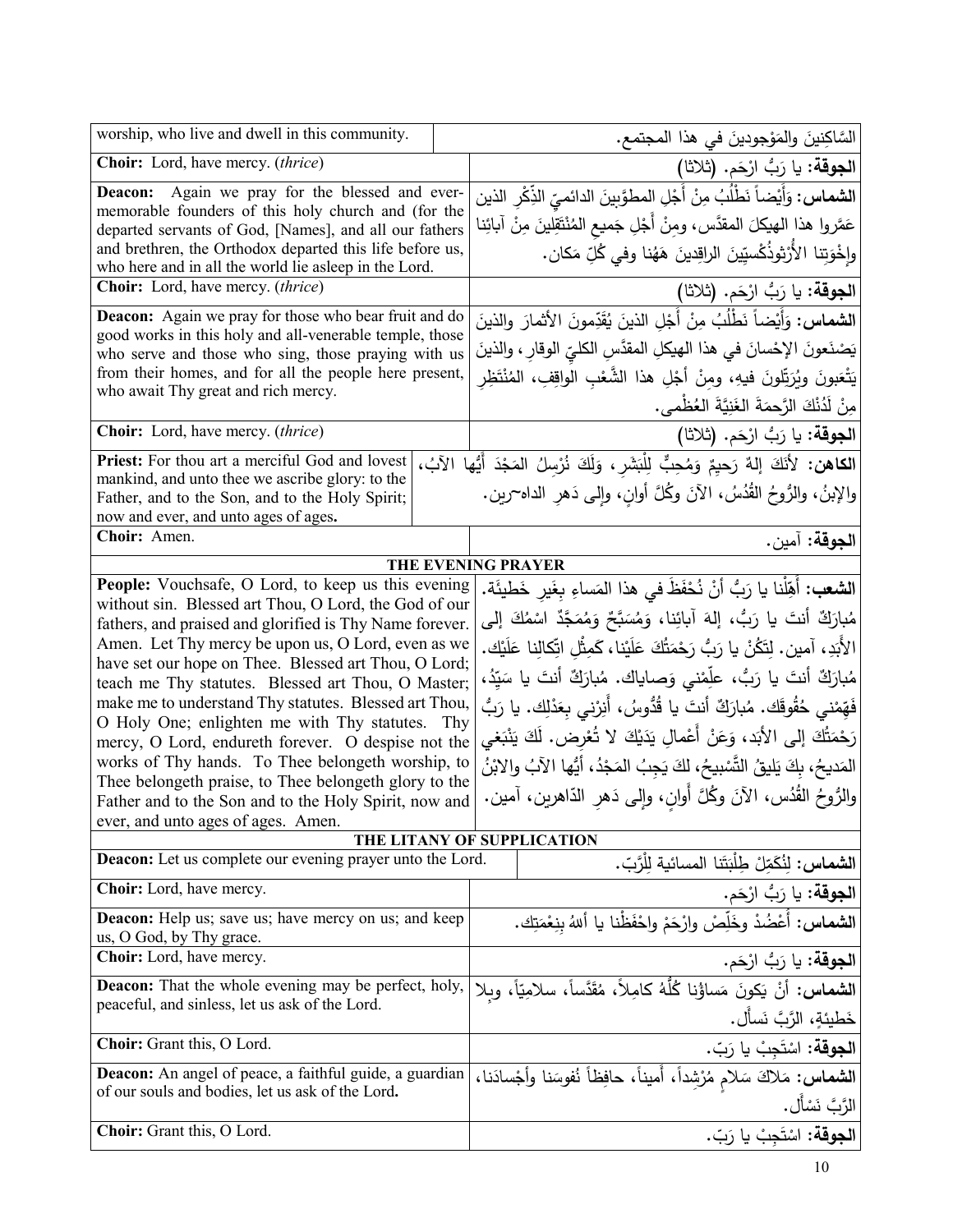| Deacon: Pardon and forgiveness of our sins and<br>transgressions, let us ask of the Lord.                                                  | ا <b>لشماس:</b> مُسامَحَةَ خَطايانا وغُفْرانَ زَلاِّتِنا، الرَّبَّ نَسْأَل.                                                                                            |
|--------------------------------------------------------------------------------------------------------------------------------------------|------------------------------------------------------------------------------------------------------------------------------------------------------------------------|
| Choir: Grant this, O Lord.                                                                                                                 | ا <b>لجوقة:</b> اسْتَجِبْ يا ربّ.                                                                                                                                      |
| Deacon: All things good and profitable for our<br>souls and peace for the world, let us ask of the<br>Lord.                                | ا <b>لشماس:</b> الصَّالِحاتِ والمُوافِقاتِ لِنُفوسِنا، والسَّلامَ لِلْعالَم، الرَّبَّ نَسْأَل.                                                                         |
| Choir: Grant this, O Lord.                                                                                                                 | <b>الجوقة:</b> اسْتَجِبْ يا ربّ.                                                                                                                                       |
| <b>Deacon:</b> That we may complete the remaining time of<br>our life in peace and repentance, let us ask of the Lord.                     | <b>الشماس:</b> أَنْ نُتَمِّمَ بَقِيَّةَ زَمانِ حَياتِنا بِسَلامِ وتَوْبَةٍ، الزَّبَّ نَسْأَل.                                                                          |
| Choir: Grant this, O Lord.                                                                                                                 | ا <b>لجوقة:</b> اسْتَجِبْ يا ربّ.                                                                                                                                      |
| <b>Deacon:</b> A Christian ending to our life, painless,<br>blameless, peaceful; and a good defense before the                             | الشماس: أنْ تَكونَ أُواخِرُ حَياتِنا مَسيحِيَّةً، سَلامِيَّةً، بِلا حُزْنِ<br>ولا خِزْيٍ، وجَواباً حَسَناً لَدى مِنْبَرِ المَسيحِ المَرْهوبِ، نَسْأَل.                 |
| fearful Judgment Seat of Christ, let us ask of the Lord.<br>Choir: Grant this, O Lord.                                                     | ا <b>لجوقة:</b> اسْتَجِبْ يا ربّ.                                                                                                                                      |
| Deacon: Calling to remembrance our all-holy,                                                                                               |                                                                                                                                                                        |
| immaculate, most blessed and glorious Lady the                                                                                             | الشعاس: بَعْدَ ذِكْرِنا الْكُلِّيَّةَ القَداسَةِ، الطاهِرَةَ، الفائِقَةَ البَرَكاتِ،                                                                                   |
| Theotokos and ever-virgin Mary, with all the                                                                                               | المَجيدةَ، سيِّدَتَنا والِدةَ الإِلهِ الدائِمَةَ البَتولِيَّةِ مَرْيَمَ مَعَ جميع القدِّيسينَ،                                                                         |
| Saints, let us commend ourselves and each other,<br>and all our life unto Christ our God.                                                  | لِنوْدِعْ أَنفُسَنا وبَعْضُنا بَعْضاً وَكُلَّ حَياتِنا لِلْمَسيحِ الإِله.                                                                                              |
| <b>Choir:</b> Grant this, O Lord.                                                                                                          | الجوقة: لَكَ يا رَبّ.                                                                                                                                                  |
| Priest: For thou art a good God and lovest                                                                                                 | ا <b>لكاهن:</b> لأَنَّكَ إلهٌ صالِحٌ ومُحِبٌّ لِلْبَشَرِ ، ولِكَ نُرْسِلُ المجْدَ، أيُّها الآبُ                                                                        |
| mankind, and unto Thee we ascribe glory, to the<br>Father, and to the Son, and to the Holy Spirit: now<br>and ever, and unto ages of ages. | والإِبْنُ والرُّوحُ القُدُسُ، الآنَ وكُلَّ أوانِ، وإِلـى دَهْرِ الدَّاهِرِينِ.                                                                                         |
|                                                                                                                                            |                                                                                                                                                                        |
| Choir: Amen.                                                                                                                               | ا <b>لجوق</b> : آمين.                                                                                                                                                  |
|                                                                                                                                            | <b>THE PEACE</b>                                                                                                                                                       |
| Priest: Peace be to all.                                                                                                                   |                                                                                                                                                                        |
| Choir: And to thy spirit.                                                                                                                  | ا <b>لكاهن:</b> السَّلامُ لِجَميعِكُم.<br>ا <b>لجوقة</b> : ولروحِكَ أيْضاً.                                                                                            |
| Deacon: Let us bow our heads unto the Lord.                                                                                                |                                                                                                                                                                        |
| Choir: To thee, O Lord.                                                                                                                    | ا <b>لشماس:</b> لِنَحْن رؤوسَنا لِلْرَّبّ.<br>ا <b>لجوقة:</b> لَكَ يا رَبّ.                                                                                            |
|                                                                                                                                            | All bow their heads as the priest says the following prayer:                                                                                                           |
| <b>Priest:</b> O Lord our God, who didst bow the heavens                                                                                   | <b>الكاهن:</b> أيُّها الرَّبُّ إلهُنا، يا مَنْ طَأَطَأَ السَّماواتِ ونَزَلَ لِخَلاص                                                                                    |
| and come down for the salvation of mankind: Look                                                                                           |                                                                                                                                                                        |
| upon thy servants and thine inheritance; for unto<br>thee, the fearful Judge who yet lovest mankind, have                                  | جِنْسِ البَشَرِ ، أَنظَرْ إلى عَبِيدِكَ وإلى ميراثِكَ، فإنَّ عَبِيدَكَ قَدْ                                                                                            |
| thy servants bowed their heads and submissively<br>inclined their necks, awaiting not help from men but                                    | حَنَوا رُؤُوسَهُمْ وأَخْضَعُوا أَعْناقَهُمْ لَكَ، أَيُّها القاضى المَهيبُ<br>الْمُحِبُّ الْبَشَرِ ، غيرَ مُنْتَظِرِينَ الْمَعونَةَ مِنَ الْبَشَرِ ، بَلْ مُنْتَظِرِينَ |
| entreating thy mercy and looking confidently for thy                                                                                       |                                                                                                                                                                        |
| salvation. Guard them at all times, both during this                                                                                       | رَحْمَتَكَ ومُتَوَقِّعينَ خَلاصَكَ. فاحْفَظْهُمْ في كُلِّ حين، وفي هَذا                                                                                                |
| present evening and in the approaching night, from<br>every foe, from all adverse powers of the devil and                                  | المَساءِ الحاضِرِ ، والليلِ المُقْبِلِ ، مَصونينَ مِنْ كُلِّ فِعْلِ مُضادٍّ                                                                                            |
| from vain thoughts and from evil imaginations.                                                                                             | شَيطانِيّ، ومنَ الأَفْكارِ الباطِلَةِ والهَواجِسِ الشِرِّيرَةِ.                                                                                                        |
| <b>Priest:</b> Blessed and glorified be the might of thy                                                                                   | ا <b>لكاهن:</b> ليَكُنْ عِزُّ مُلْكَكَ مُبَارَكاً وَمُمَجَّداً أَيُّها الآبُ والابْنُ                                                                                  |
| kingdom: of the Father, and of the Son, and of the<br>Holy Spirit; now and ever, and unto ages of ages.                                    | وَالزُوحُ الْقُدُسْ، الآنَ وَكُلَّ أَوَانٍ وَإِلَى دَهْرِ الدَاهِرِينِ.                                                                                                |
| Choir: Amen.                                                                                                                               | ا <b>لجوقة:</b> آمين.                                                                                                                                                  |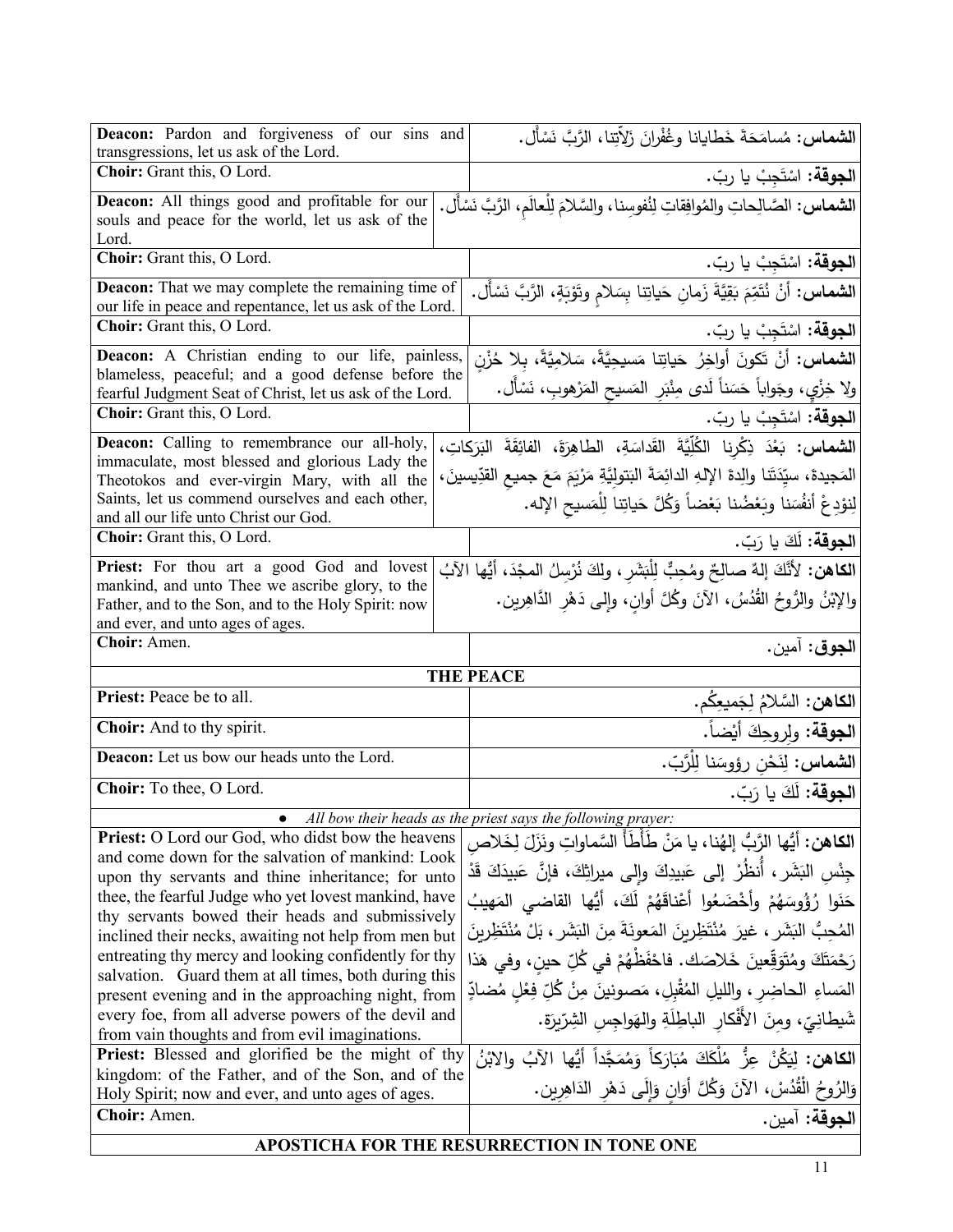| By Thy passion, O Christ, we have been set free from                                                                                                            |                                                                                           |  |  |
|-----------------------------------------------------------------------------------------------------------------------------------------------------------------|-------------------------------------------------------------------------------------------|--|--|
| sufferings; and by Thy Resurrection we have been                                                                                                                | أَيُّها المسيحُ، بألامِكَ نَجَوْنا مِنَ الألامِ، وبِقِيامَتِكَ خَلَصْنَا مِنَ             |  |  |
| delivered from corruption. O Lord, glory to Thee.                                                                                                               | الفَسادِ، فيا ربُّ، المَجْدُ لكَ.                                                         |  |  |
| Verse 1. The Lord is King, and hath clothed Himself                                                                                                             | ستيخُنِ 1: الرَبُّ قَدْ مَلَكَ والجمالَ لَبِسْ. لَبِسَ الرَبُّ القَوَّةِ                  |  |  |
| with majesty. The Lord is robed; He is girded with                                                                                                              | َ <i>وَتَمَنْطُقَ بِهَا.</i> لِتَبْتَهِج البَرايَا، وتَفْرَح السَّمَاواتُ، ولِتُصفِّقِ    |  |  |
| strength. Let creation rejoice; let the heavens cheer;<br>let the nations clap their hands for joy; for Christ our                                              |                                                                                           |  |  |
| Savior to the Cross hath nailed our sins; and having                                                                                                            | الأَمَمُ بالأَيْدِي بِحُبورٍ ، لأَنَّ المسيحَ مُخلِّصَنا قَدْ سَمَّرَ بِصليبِهِ           |  |  |
| slain death and raised up Adam, the progenitor of                                                                                                               | خَطَايانَا، وإِذْ أَمَاتَ المَوْتَ، وهَبَ لَنا الحياةَ، وأَنْهَضَ آدَمَ                   |  |  |
| mankind, hath granted us life, for He loveth mankind.                                                                                                           | الساقِطَ، وكلَّ ذريّتِهِ، بما أنَّهُ مُحِبٌّ للبشر .                                      |  |  |
| Verse 2. For He has established the world so that it                                                                                                            | ستيُدن 2: لأنّهُ ثَبّتَ المسْكونَةَ فَلَنْ تَتَرْعَزَعِ. ۚ أَيُّها الخالِقُ               |  |  |
| shall never be moved. King of heaven and earth, O<br>inscrutable Creator, Thou Who, for love of mankind,                                                        | العادِمُ أنْ يكونَ مَحْصُوراً، مَلِكُ السَّمَاواتِ والأرض، يا مَنْ مِنْ                   |  |  |
| wast of Thy free-will crucified. Having met Thee                                                                                                                | أَجْلِ مَوَدَّتِهِ لِلْبَشَرِ صُلِبَ باخْتِيارِهِ، إنَّ الجحيمَ مُنْذُ التَّقَتْكَ أسفَلَ |  |  |
| below, Hades was vexed while the souls of the                                                                                                                   |                                                                                           |  |  |
| righteous on receiving Thee were gladdened; and                                                                                                                 | تَمَرْمَرَتْ، ونُفوسَ الصِدِّيقينَ حينَ قَبِلَتْكَ ابْتَهَجَتْ، وآدَمَ لَمَّا             |  |  |
| Adam seeing Thee, the Creator, in the nethermost                                                                                                                | شاهدَكَ تحتَ الثَّرِي قامَ ناهِضاً. فَيَا لَهُ مِنْ عَجَبِ! كيفَ ذاقَ                     |  |  |
| parts rose again. O wonder! How the Life of all hath<br>tasted death by His own will, to enlighten the world                                                    | حياةُ الكُلِّ موتاً، وذلِكَ كما شاءَ هُوَ لإنارَةِ العَالَمِ الصَّارِخينَ                 |  |  |
| that crieth, saying: O Thou Who didst rise from the                                                                                                             | والقَائلينَ: يا مَنْ قامَ مِنْ بينِ الأمواتِ، يا ربُّ المَجدُ لَكَ.                       |  |  |
| dead, O Lord, glory to Thee.                                                                                                                                    |                                                                                           |  |  |
| Verse 3. Holiness befits Thy house, O Lord,                                                                                                                     | ستيخُن 3: لَبِنْيَكَ بِنَبَغِي التَقَدِيسُ يا رَّبُّ إلى الأبد. ﴿ إِنَّ النِّسْوَةَ       |  |  |
| forevermore. Thy myrrh-bearing women, carrying<br>spices, with haste and moaning reached Thy                                                                    | حامِلاتِ الطِّيبِ، حَمَلْنَ طَيوباً وبَادَرْنَ باجْتِهادٍ باكِياتٍ،                       |  |  |
| sepulcher; but not finding Thine all-pure body, and                                                                                                             | وأَدْرَكْنَ قَبْرَكَ. وإِذْ لَمْ يجِدْنَ جَسَدَكَ الطَّاهِرَ ، بَلْ تَعلَّمْنَ مِنَ       |  |  |
| from the angel, having heard of the new and most                                                                                                                |                                                                                           |  |  |
| glorious miracle, said to the Apostles: Risen is the                                                                                                            | المَلاكِ أَمْرَ  العَجَبِ الجَديدِ المُسْتَغْرَبِ، قُلْنَ لِلْرُسُلِ: إنَّ الرَّبَّ       |  |  |
| Lord Who granteth unto the world the Great Mercy.                                                                                                               | قدْ قامَ، مانِحاً العَالَمَ الرَّحْمَةَ العُظْمي.                                         |  |  |
|                                                                                                                                                                 | DOXASTICON FOR ALL SAINTS OF NORTH AMERICA IN TONE FOUR                                   |  |  |
| Glory to the Father, and to the Son, and to the Holy Spirit. Today, as we celebrate the memory                                                                  | المجدُ للآب،                                                                              |  |  |
| of All Saints of North America, let us praise them as is fitting, for they lived all of Christ's                                                                |                                                                                           |  |  |
| Beatitudes. Deprived of material wealth, they became rich in spirit. Meek, they inherited the earth.                                                            | والابنِ، والروح                                                                           |  |  |
| Mourning, they were comforted. Thirsting for righteousness, they were satisfied. Merciful, they                                                                 | القدس .                                                                                   |  |  |
| obtained mercy. Pure in heart, they beheld the image of God. As peacemakers, they became God's                                                                  |                                                                                           |  |  |
| children. Persecuted and tortured for the sake of righteousness, they now rejoice in Heaven; and<br>they pray fervently to the Lord to have mercy on our souls. |                                                                                           |  |  |
| THEOTOKION FOR ALL SAINTS OF NORTH AMERICA IN TONE FIVE                                                                                                         |                                                                                           |  |  |
| Both now and ever, and unto ages of ages. Amen. Let us sound a hymn on the trumpet                                                                              |                                                                                           |  |  |
| الآن وككَّ أوانٍ والٍى<br>دهرِ الداهرينِ. آمين .<br>and praise with one accord the protectress of our land, our Queen, the Theotokos. Rejoice,                  |                                                                                           |  |  |
|                                                                                                                                                                 | thou who hast crowned our land with thy favor, pouring abundant grace upon it. Therefore, |  |  |
| the Church in America joyously celebrates thy precious protection and commemorates the                                                                          |                                                                                           |  |  |
| multitude of thy miracles. Deprive us not of thy mercies now, O Lady. Look favorably                                                                            |                                                                                           |  |  |
| upon us in our adversities and afflictions, and raise us up by thy powerful intercession.                                                                       |                                                                                           |  |  |
|                                                                                                                                                                 | THE HYMN OF ST. SIMEON THE GOD-RECEIVER                                                   |  |  |
| Choir: Lord, now lettest thou Thy servant depart in peace,<br>according to Thy word; for mine eyes have seen Thy                                                | ا <b>لجوقة:</b> الآنَ أَطْلِقْ عَبْدَكَ أَيُّها السيِّدُ على حَسَبِ قَوْلِكَ              |  |  |
| salvation, which Thou hast prepared before the face of all                                                                                                      | بِسَلام، لأَنَّ عَيْنَيَّ قَدْ أَبْصَرَتا خَلاصَكَ الذي أَعْدَدْتَهُ أَمامَ               |  |  |
| people, a light to lighten the Gentiles and the glory of Thy                                                                                                    |                                                                                           |  |  |
| people Israel.                                                                                                                                                  | كُلِّ الشُّعوبِ، نوراً لاسْتِعْلانِ الأُمَمِ، ومَجْداً لِشَعْبِكَ إسْرائيل.               |  |  |
| THE TRISAGION PRAYERS                                                                                                                                           |                                                                                           |  |  |
| People: Holy God, Holy Mighty, Holy                                                                                                                             | الشعب: قُدّوسٌ اللهُ، قُدّوسٌ القَويّ، قُدّوسٌ الذي لا يَموتُ، ارحَمْنا. (ثلاثًا          |  |  |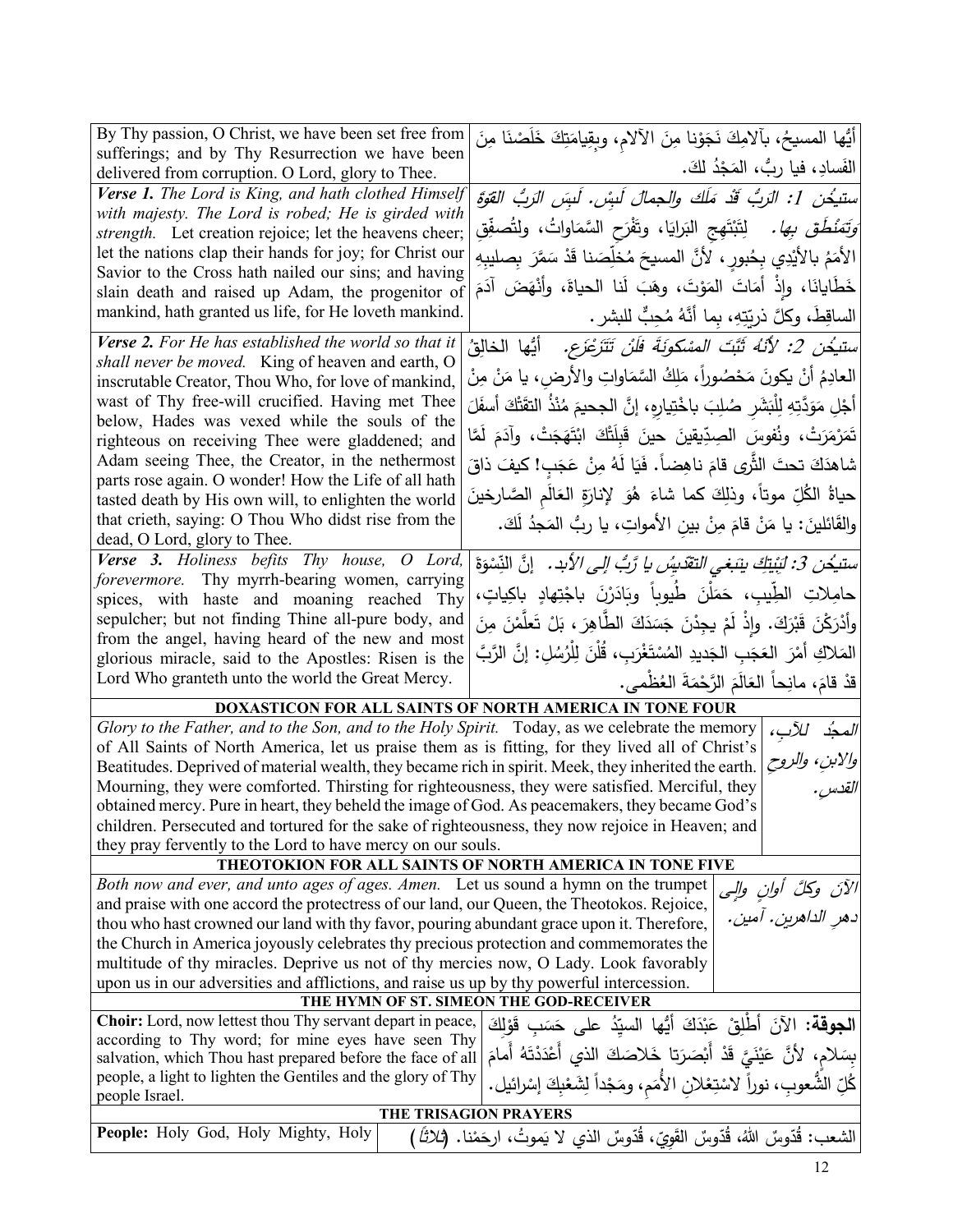| Immortal: have mercy on us. (thrice)                                                                                     |  |                                                                                             |
|--------------------------------------------------------------------------------------------------------------------------|--|---------------------------------------------------------------------------------------------|
| Glory to the Father, and to the Son, and to the Holy                                                                     |  | المَجدُ للأبِ والابْنِ والروح القُدُسِ، الآنَ وكُلَّ أوانِ وإلى دَهْرِ                      |
| Spirit; both now and ever, and unto ages of ages. Amen.                                                                  |  | الداهِرِينَ. آمين.                                                                          |
| All Holy Trinity, have mercy on us. Lord, cleanse us                                                                     |  | أَيُّها الثالوثُ القُدّوسُ، ارْحَمْنا. يا رَبُّ اغْفُرْ خَطايانا. يا سيِّد تَجاوَزْ         |
| from our sins. Master, pardon our iniquities. Holy God<br>visit and heal our infirmities, for Thy Name's sake.           |  | عَنْ سَيِّئاتِنا. يا قُدّوسُ اطّْلِعْ واشْفِ أَمْراضَنا، مِنْ أَجْلِ اسْمِكَ.               |
| Lord, have mercy. (thrice)                                                                                               |  | يا رَبُّ ارْحَم. ( <i>ثلاثا</i> )                                                           |
| Glory to the Father, and to the Son, and to the Holy                                                                     |  | المَجْد للآبِ والابنِ والروح الْقُدْسِ، الآنَ وكلَّ أوانِ والِي دهرِ                        |
| Spirit; both now and ever, and unto ages of ages. Amen.                                                                  |  | الداهرينَ . آمين .                                                                          |
| Our Father, who art in heaven, hallowed be thy Name;                                                                     |  | أبانا الذي في السَّماواتِ، لِيَتَقَدَّس اسْمُكَ، لِيَأْتِ مَلَكوتُكَ، لِتَكُنْ              |
| thy kingdom come; thy will be done, on earth, as it is<br>in heaven. Give us this day our daily bread; and               |  | مَشيئَتُكَ كَمَا فـى السَّماءِ كَذلِكَ علـى الأرْضِ، خُبْزَنا الجَوْهَريّ أعْطِنَا          |
| forgive us our trespasses, as we forgive those who                                                                       |  | اليومَ، واتْرُكْ لَنَا ما علَيْنا، كما نَترُكُ نَحْنُ لِمَنْ لَنا عَلَيْهِ، ولا تُدْخِلْنَا |
| trespass against us, and lead us not into temptation, but                                                                |  | في تَجْرِبِةٍ، لَكِنْ نَجِّنَا مِنَ الشِرِّيرِ .                                            |
| deliver us from the evil one.                                                                                            |  |                                                                                             |
| <b>Priest:</b> For Thine is the kingdom, and the power, and the<br>glory: of the Father, and of the Son, and of the Holy |  | الكاهن: لأنَّ لَكَ المُلْكَ، والقُوَّةَ، والمَجْدَ، أيُّها الآبُ والابنُ والروحُ            |
| Spirit, now and ever, and unto ages of ages.                                                                             |  | الْقُدُسُ، الآنَ وكلَّ أوان وإلى دهر الداهرين.                                              |
| Choir: Amen.                                                                                                             |  | ا <b>لجوقة:</b> آمين.                                                                       |
| RESURRECTIONAL APOLYTIKION IN TONE ONE                                                                                   |  |                                                                                             |
| While the stone was sealed by the Jews, and the soldiers                                                                 |  | إِنَّ الحجَرَ لَمَّا خُتِمَ مِنَ اليَهودِ، وجِسَدَكَ الطاهِرَ حُفِظَ مِنَ                   |
| were guarding Thy most pure body, Thou didst arise on                                                                    |  | الْجُنْدْ، قُمْتَ في اليَوْمِ الثالِثِ أَيُّها المُخَلِّصُ، مانِحاً العالَمَ                |
| the third day, O Savior, granting life to the world. For                                                                 |  |                                                                                             |
| which cause the heavenly powers cried aloud unto Thee,                                                                   |  | الحياة. لِذلِكَ قُوّاتُ السَّماوات، هتَفُوا إِليكَ يا واهِبَ الحياة:                        |
| O giver of life. Glory to Thy Resurrection, O Christ,<br>glory to Thy kingdom, glory to Thy providence, O Thou           |  | المَجْدُ لِقِيامَتِكَ أَيُّها المَسيحُ، المَجْدُ لِمُلْكِكَ، المَجْدُ لِتَدْبِيرِكَ، يا     |
| Who alone art the lover of mankind.                                                                                      |  | مُحبَّ البَشَرِ وَحْدَك.                                                                    |
| APOLYTIKION FOR ALL SAINTS OF NORTH AMERICA IN TONE ONE                                                                  |  |                                                                                             |
| We offer unto Thee, our Father in Heaven, the                                                                            |  | نقدم اليك،يا أبانا الذي في السماء، أولىي ثمار  القداسة التي زرعت                            |
| first fruits of sanctity sown in this new land: the<br>blessed elder Herman of Alaska, the holy martyrs                  |  | في هذه الأرض الجديدة :  الشيخ هيرمان المكرّم الذي  من آلاسكا،                               |
| Juvenaly and Peter the Aleut; the holy hierarchs:                                                                        |  | والشهداء المقدسين جوفينالي وبيتر الأليوتي؛ الكهنة المقدسين:                                 |
| Metropolitan Innocent, Patriarch Tikhon,                                                                                 |  | متروبوليت إنوسنت، البطريرك تيخون، المطران يوحنا، الأساقفة                                   |
| Archbishop John, Bishops Nicholai and Raphael,<br>the righteous priests Yakov and Alexis and all                         |  | نيكولاي ورفائيل، الكهنة الصالحين ياكوف والكسيس وجميع                                        |
| Thy saints, known and unknown, who have shone                                                                            |  |                                                                                             |
| forth in America. Fill Thy Church with Heavenly                                                                          |  | قديسيك، المعروفين وغير المعروفين، الذين أشرقوا في أمريكا. املأ                              |
| joy, grant peace to our land and to Thy holy                                                                             |  | كنيستك بالفرح السماوي، وامنح السلام الأرضنا وكنيستك المقدسة،                                |
| Church, and sanctify all those who worship Thee;<br>through the intercessions of the Theotokos and of                    |  | وقدّس كل أولئك الذين يسجدون لك ٬ بشفاعة والدة الاله وجميع                                   |
| all Thy saints, O most merciful One.                                                                                     |  | القديسين ، ايها الآله الرحيم.                                                               |
| RESURRECTIONAL THEOTOKION IN TONE ONE                                                                                    |  |                                                                                             |
| Both now and ever and unto ages of ages. Amen. As                                                                        |  | <i>الآنَ وكلَّ أوانِ وإلى دهرِ الداهرين. آمين.</i> إنَّ جِبْرائيلَ لممّا                    |
| Gabriel cried aloud unto thee, "Hail, O Virgin," with that                                                               |  | تَفَوَّهَ نَحْوَكِ أَيَّتُها العَذْراءُ بالسلام، فَمَعَ الصَوْتِ تَجَسَّدَ سَيِّدُ الكُلِّ  |
| cry did the Lord of all become incarnate in thee, O holy<br>ark, as spake the righteous David; and Thou wast revealed    |  | فيكِ، أَيَّتُها السَفينَةُ المُقَدَّسَةُ، كَما قالَ دَاوِدُ الصِدِّيقِ، وظَهَرْتِ           |
| as more spacious than the heavens, in that thou bore thy                                                                 |  |                                                                                             |
| Creator. Wherefore, glory to Him Who abode in thee;                                                                      |  | أَرْحَبَ مِنَ السَّماواتِ حامِلَةً خالِقَكِ. فالمَجْدُ للَّذي حَلَّ فيكِ،                   |
| glory to Him Who came from thee; glory to Him, Who<br>through thy birth-giving hath set us free.                         |  | المَجُدُ لِلذي أتى مِنْكِ، المَجْدُ لِلَّذي أَعْتَقَنا بولِادَتِهِ مِنْكِ.                  |